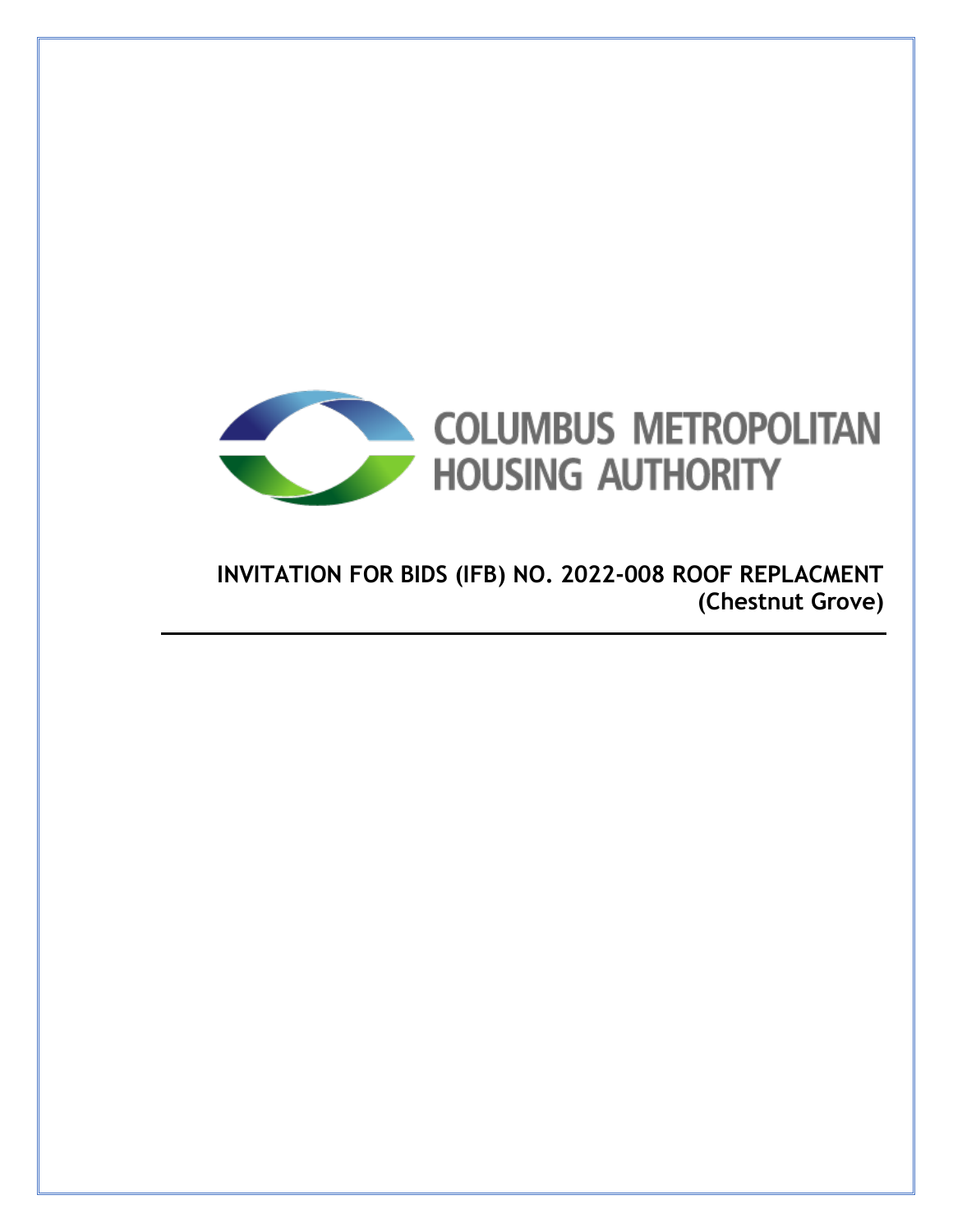# **Table of Contents** [**Table No. 1]**

| <b>Section</b> | <b>Description</b><br>Page                             |                         |  |  |  |
|----------------|--------------------------------------------------------|-------------------------|--|--|--|
|                | <b>Introduction</b>                                    |                         |  |  |  |
|                | <b>IFB Information at a Glance</b>                     |                         |  |  |  |
| 1.0            | HA'S Reservation of Rights                             |                         |  |  |  |
| 2.0            | <b>Scope of Work/Technical Specifications</b>          | $\overline{4}$          |  |  |  |
| 2.1            | Scope of Work (Attachment A)                           | $\overline{\mathbf{4}}$ |  |  |  |
| 2.2            | <b>Cost Inclusions</b>                                 | $\overline{\mathbf{4}}$ |  |  |  |
| 2.3            | <b>Proposal Page</b>                                   | $\overline{\mathbf{4}}$ |  |  |  |
| 3.0            | <b>Bid Format</b>                                      | 5                       |  |  |  |
| 3.1            | <b>Tabbed Bid Submittal</b>                            | 5                       |  |  |  |
| 3.2            | <b>Bidding</b>                                         | 5                       |  |  |  |
| 3.3            | Additional Information Pertaining to the Pricing Items | 5                       |  |  |  |
| 3.4            | <b>Bid Submission</b>                                  | 8                       |  |  |  |
| 3.5            | Bidder's Responsibilities--Contact With the HA         |                         |  |  |  |
| 3.6            | <b>Pre-Bid Conference</b>                              |                         |  |  |  |
| 3.7            | <b>Recap of Attachments</b>                            | 9                       |  |  |  |
| 4.0            | <b>Bid Evaluation</b>                                  | 9                       |  |  |  |
| 4.1            | <b>Public Opening</b>                                  |                         |  |  |  |
| 4.2            | <b>Responsible Evaluation</b>                          |                         |  |  |  |
| 4.3            | <b>Restrictions</b>                                    |                         |  |  |  |
| 5.0            | <b>Contract Award</b>                                  | 10                      |  |  |  |
| 5.1            | <b>Responsive and Responsible Bidder</b>               |                         |  |  |  |
| $5.2$          | <b>Contract Award Procedure</b>                        |                         |  |  |  |
| 6.0            | <b>Additional Considerations</b>                       | 10                      |  |  |  |
|                | <b>Attachments</b>                                     | $12 - 22$               |  |  |  |
|                | <b>Attachment A: Scope of Work</b>                     | 12                      |  |  |  |
|                | <b>Attachment B: Form of Bid/Fee Sheet</b>             | 13                      |  |  |  |
|                | <b>Attachment C: HUD Forms</b>                         | 14                      |  |  |  |
|                | <b>Attachment D: Bidder's Certification</b>            | 15                      |  |  |  |
|                | Attachment E: Instructions for Bidders/Bidders         |                         |  |  |  |
|                | <b>Attachment F: Profile of Firm Form</b><br>$21 - 22$ |                         |  |  |  |
|                | <b>Attachment G: Section 3</b>                         | 23                      |  |  |  |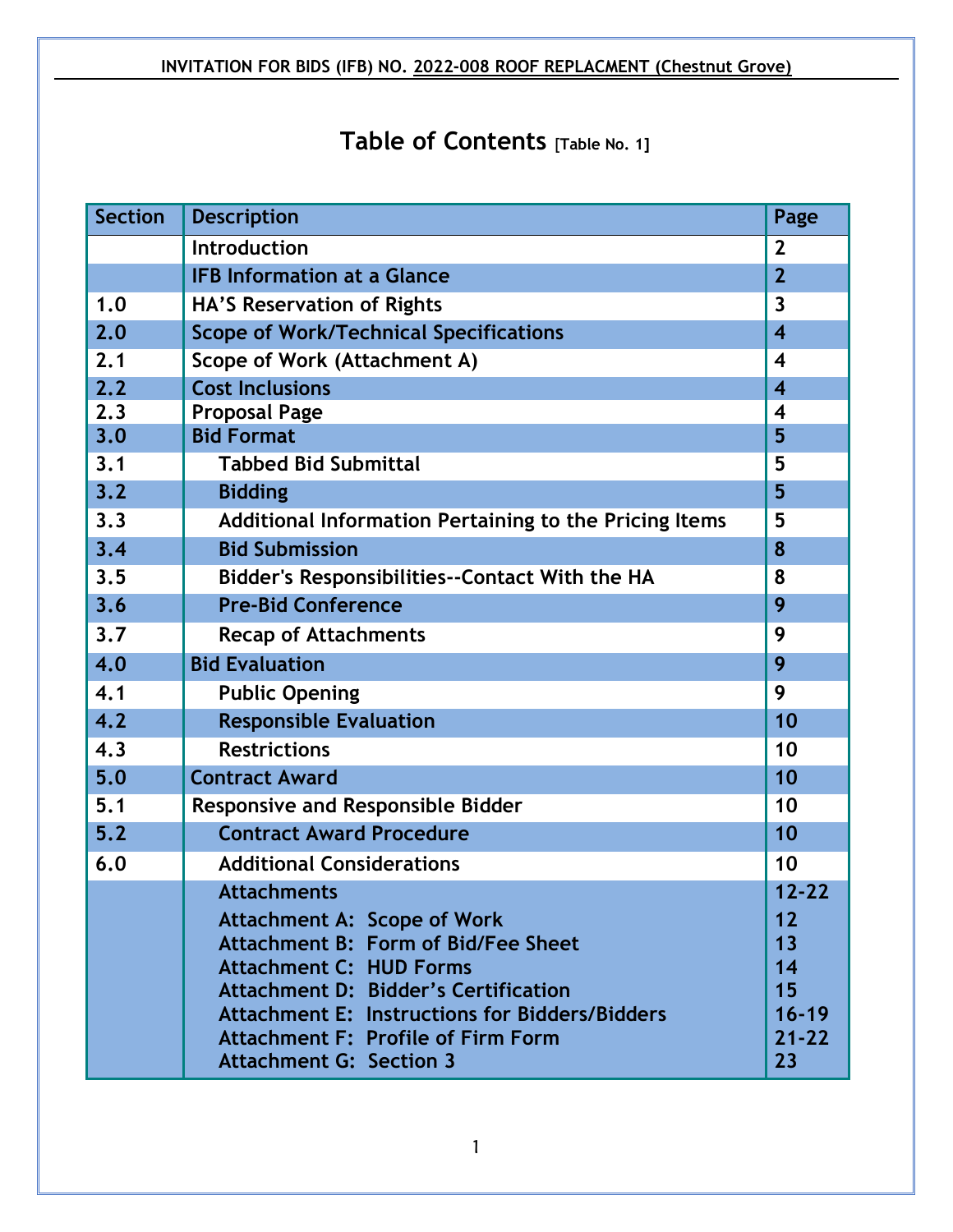#### **INTRODUCTION**

He Columbus Metropolitan Housing Authority (hereinafter, "HA") is a public entity that was formed in 1934 to provide federally subsidized housing and housing assistance to low-income families, within the City of Columbus, Ohio. CMHA is headed by a President & CEO and is governed by a board of commissioners and is subject to the requirements of Title 24 of the Code of Federal Regulations (hereinafter, "CFR") and CMHA's procurement policy. Brought into existence by the State Board of Housing, the State of Ohio, by May  $8^{th}$ , 1934, resolution. CMHA is a subdivision of the State of Ohio T

urrently, the HA owns and/or manages: (a) 25 multi-family apartment complexes totaling 2,951 units; (b) 9 senior complexes, totaling 692 units; 3 Service Enriched complexes, totaling 230 units; and (d) the administers a total of 12,500 Section 8 Housing Choice Vouchers. The CMHA currently has approximately 114 employees. C

n keeping with its mandate to provide efficient and effective services, the HA is now soliciting proposals from qualified, licensed and insured entities to provide the services specified herein to the HA. All proposals submitted in response to this solicitation must conform to all of the requirements and specifications outlined within this document and any designated attachments in its entirety. I

|                                                                                | [Table No. 2]                                                                                                                                                                                                                                                                                                                                                                                                                                                                                                      |
|--------------------------------------------------------------------------------|--------------------------------------------------------------------------------------------------------------------------------------------------------------------------------------------------------------------------------------------------------------------------------------------------------------------------------------------------------------------------------------------------------------------------------------------------------------------------------------------------------------------|
| <b>HA CONTACT PERSON</b>                                                       | <b>Andrea Quinichett</b><br><b>Purchasing Manager</b><br>614.421.4434<br>aquinichett@cmhanet.com                                                                                                                                                                                                                                                                                                                                                                                                                   |
| HOW TO OBTAIN THE IFB DOCUMENTS ON THE<br><b>APPLICABLE INTERNET SITE</b>      | 1. Access the cmhanet.com<br>2. Click on the "Business Opportunities/Section 3" heading<br>3. Click on the "Purchasing/Open Opportunities" heading<br>If you have any problems in accessing or registering on the<br>system, please call the Purchasing Department at 614.421.4434                                                                                                                                                                                                                                 |
| PRE-BID CONFERENCE & WALK THROUGH                                              | Thursday June 8, 2022 @ 11:00am<br>831 Acorn Drive,<br>Blacklick, Ohio 43004                                                                                                                                                                                                                                                                                                                                                                                                                                       |
| HOW TO FULLY RESPOND TO<br>THIS IFB<br><b>BY</b><br>SUBMITTING A BID SUBMITTAL | As directed within Section 3.0 of the RFP document,<br>All pricing must be submitted separately to<br><b>Electronic Submission (Optional)</b><br>1. feeproposal@cmhanet.com. All technical responses must<br>submitted<br>he<br>and<br>received<br>to<br>technicalresponse@cmhanet.com no later than the<br>submittal deadline stated herein (or within any ensuing<br>addendum).<br><b>Physical Copy Submission</b><br>(1) "original" bid to CMHA Corporate Offices, 880 E. 11th<br>Avenue, Columbus, Ohio 43211. |
| BID OPENING SUBMITAL RETURN & DEADLINE                                         | Monday June 27, 2022<br>11:00am<br><b>Join Zoom Meeting</b><br>https://us02web.zoom.us/j/82123349888?pwd=dnBaaC9iMFdDZTJMd<br>TZqby8rbXZhdz09<br>Meeting ID: 821 2334 9888<br>Passcode: 125312                                                                                                                                                                                                                                                                                                                     |
| <b>BOARD APPLICATION</b>                                                       | <b>July 2022</b>                                                                                                                                                                                                                                                                                                                                                                                                                                                                                                   |

## **INFORMATION AT A GLANCE**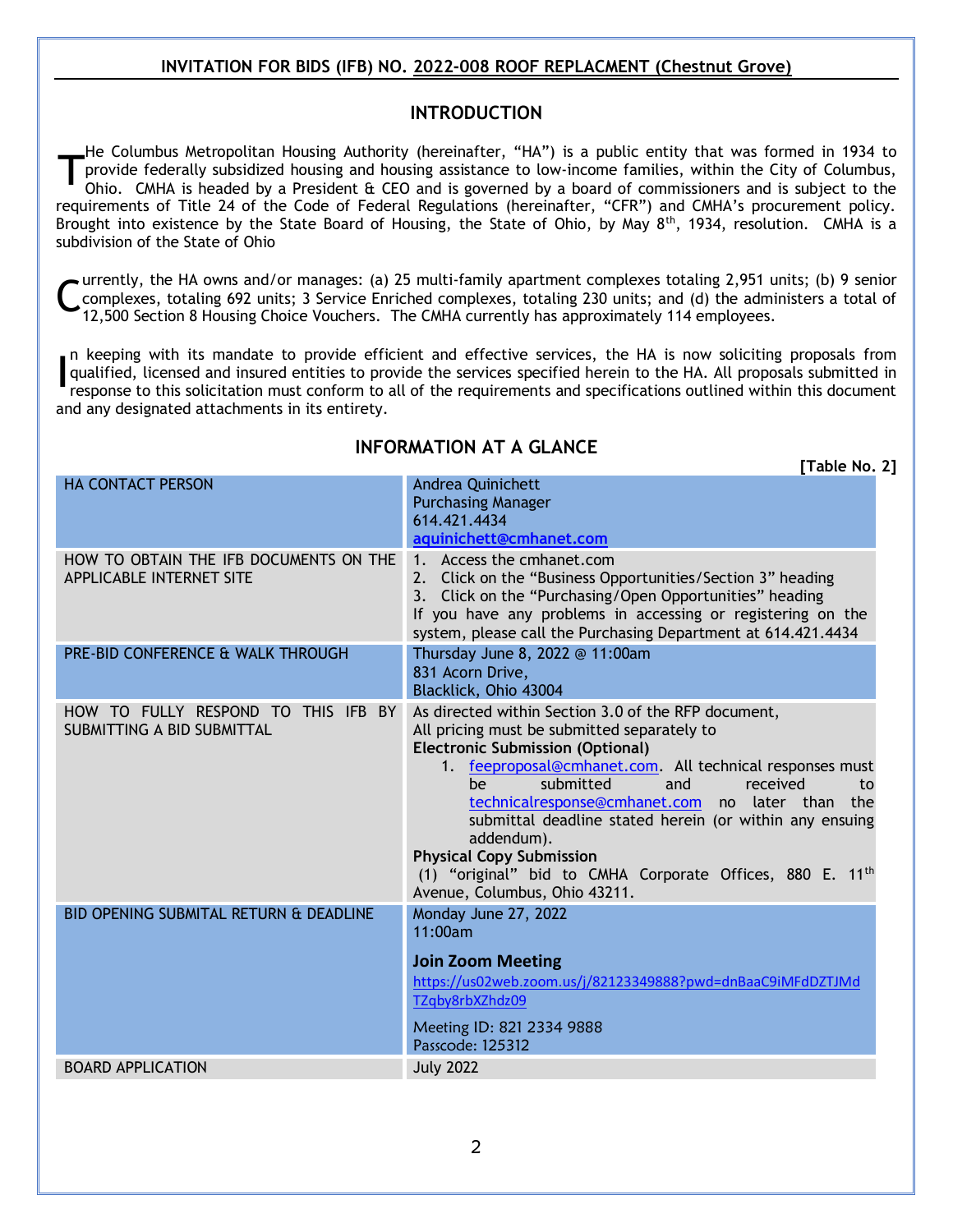#### **1.0 HA'S RESERVATION OF RIGHTS:**

- **1.1** The HA reserves the right to reject any or all bids, to waive any informality in the IFB process, or to terminate the IFB process at any time, if deemed by the HA to be in its best interests.
- **1.2** The HA reserves the right not to award a contract pursuant to this IFB.
- **1.3** The HA reserves the right to terminate a contract awarded pursuant to this IFB, at any time for its convenience upon 30 days written notice to the successful bidder(s).
- **1.4** The HA reserves the right to determine the days, hours and locations that the successful bidder(s) shall provide the services called for in this IFB.
- **1.5** The HA reserves the right to retain all bids submitted and not permit withdrawal for a period of 60 days subsequent to the deadline for receiving bids without the written consent of the HA Contracting Officer (CO).
- **1.6** The HA reserves the right to negotiate the fees proposed by the bidder entity.
- **1.7** The HA reserves the right to reject and not consider any bid that does not meet the requirements of this IFB, including but not necessarily limited to incomplete bids and/or bids offering alternate or non-requested services.
- **1.8** The HA shall have no obligation to compensate any bidder for any costs incurred in responding to this IFB.
- **1.9** The HA shall reserve the right to at any time during the IFB or contract process to prohibit any further participation by a bidder or reject any bid submitted that does not conform to any of the requirements detailed herein. By accessing the HA website, [www.cmhanet.com](http://www.cmhanet.com/) and by downloading this document, each prospective bidder is thereby agreeing to abide by all terms and conditions listed within this document, and further agrees that he/she will inform the CO in writing within 5 days of the discovery of any item listed herein or of any item that is issued thereafter by the HA that he/she feels needs to be addressed. Failure to abide by this time frame shall relieve the HA, but not the prospective bidder, of any responsibility pertaining to such issue.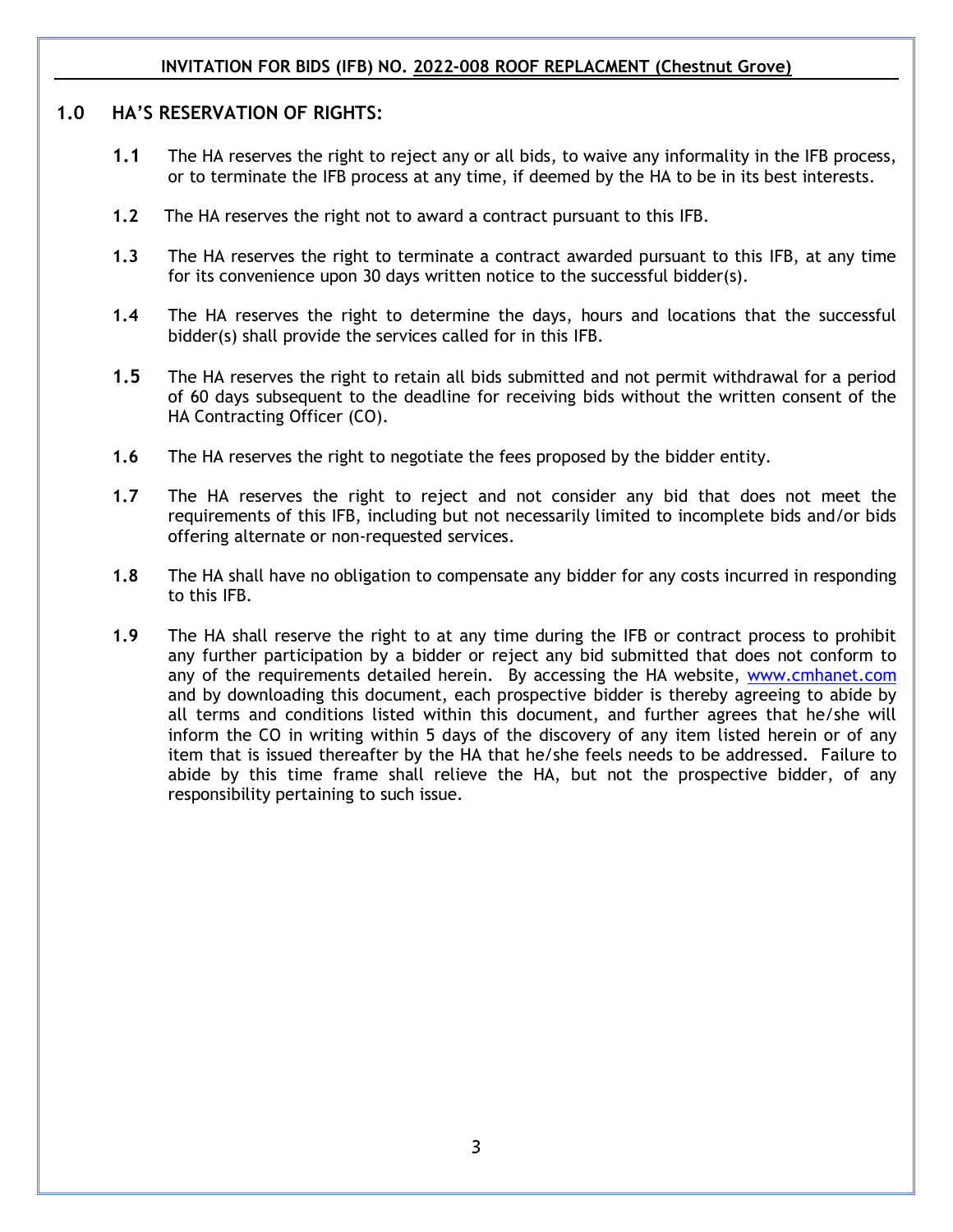- **2.0 SCOPE OF WORK (SOW)/TECHNICAL SPECIFICATIONS (T/S):** The CMHA is seeking bids from licensed and bonded interested parties for the procurement of Roof Replacement at Chestnut Grove as described in Attachment A and detailed:
	- **2.1 See Attachment A for additional Scope of Work** as required by this IFB.
		- **2.1.1** PLEASE NOTE: The HA is providing the following brand names (GAF, CertainTeed, Owens Corning, TAMKO) as a sample only so that bidders have a better understanding as to the minimum product standards the HA desires. As required by HUD regulation, bidders must propose to match existing or "equal" or "same as" product, as long as such product is substantially equivalent to or exceeds the products identified, all materials require HA approval. Also, all specifications are subject to normal manufacturing tolerances.
	- **2.2** Cost must include the total to restore the roof, located in the Chestnut Grove community, 831 Acorn Grove Drive, Blacklick, Ohio 43004 to its original condition. All labor, material, transportation, permits, inspections and any other associated costs will be included in the bid price.
	- **2.3 Proposal Page: Please see Attachment A**, which is a detailed bid page to be completed by all interested parties for the roof replacement at, 831 Acorn Grove Drive, Blacklick, Ohio 43004 (Chestnut Grove).
	- **2.4 General Requirements:** As may be further detailed herein, the successful bidder will Be required to perform all operations for the successful roof replacement at, 831 Acorn Grove Drive, Blacklick, Ohio 43004 (Chestnut Grove).
		- **2.4.1 Proposed Costs All-inclusive:** of all costs associated with the services to replace the roofing at the above-mentioned location, including labor, materials, permits, bonds, warranties.
		- **2.4.2 Basic Performance Standards:** The successful bidder shall, at all times when on HA property, conduct the services and operate his/her vehicles, in a legal manner that protects HA property, residents and resident property, and the public-at-large. Any accident that may occur as the result of the actions of the successful bidder, whether or not the fault of the successful bidder, shall be the full and complete responsibility of the successful bidder and not the HA.
			- **2.4.2.1 Expected Work Hours:** To be negotiated and directed by an authorized agent of the HA upon Award.
			- **2.4.2.2 Weather:** All weather-related requirements shall be the responsibility of the Bidder to complete the project within the stated deadline.
		- **2.5 Appropriate Disposal of all Refuse:** It is the responsibility of the successful Bidder to dispose of all refuse collected from the worksite and the property in a legal manner, compliant with all applicable local, State and Federal codes, statutes, laws and regulations. The successful bidder will be required to obtain, maintain and remove the appropriate receptacles for refuse during this project.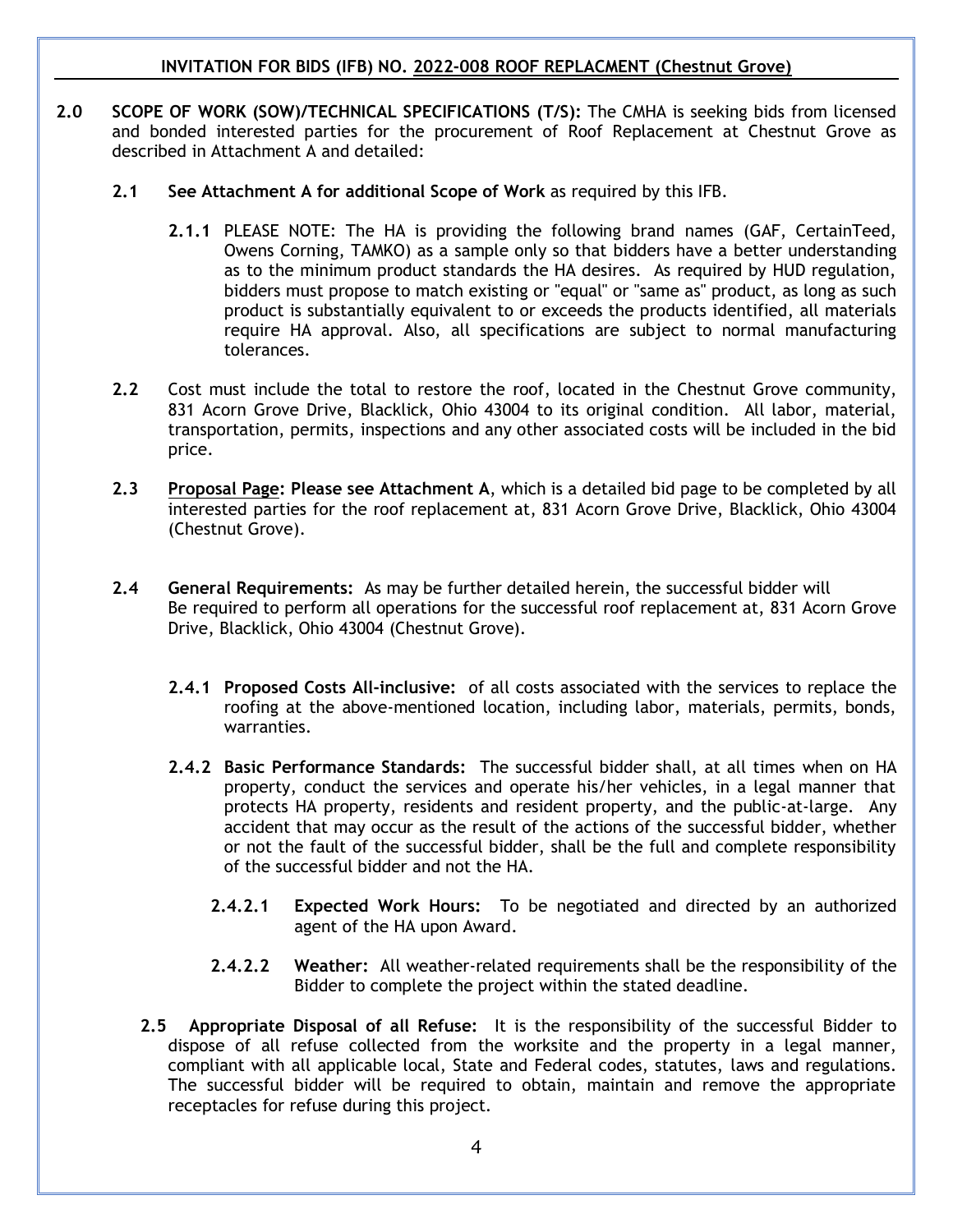- **2.6 Payment:** Payment under this contract will be based on services delivered. All invoices shall be directed to [Accountspayable@cmhanet.com](mailto:Accountspayable@cmhanet.com) at the time services are completed. All payments are made net 30. The HA does not pay "late fees".
- **2.7 Required State Contractor's License:** As required by State of Ohio law, the contractor shall be in possession of a current Ohio contractor's license.

## **3.0 BID FORMAT:**

**3.1 Tabbed Bid Submittal:** So that the CMHA can properly evaluate the offers received, all bids submitted in response to this IFB must be formatted in accordance with the sequence noted following. Each category must be separated by numbered index dividers or tabs (which number extends so that each tab can be located without opening the bid) and labeled with the corresponding tab reference also noted below. None of the proposed services may conflict with any requirement the HA has published herein or has issued by addendum.

**[Table No. 3]**

| <b>IFB</b>     | Tab                     |                                                                           |  |  |
|----------------|-------------------------|---------------------------------------------------------------------------|--|--|
| <b>Section</b> | No.                     | <b>Description</b>                                                        |  |  |
| 3.1.1          | 1                       | Form of Bid: This Form is attached hereto as Attachment B to this IFB     |  |  |
|                |                         | document. This 1-page Form must be fully completed, executed              |  |  |
|                |                         | where provided thereon and submitted under this tab as a part of the      |  |  |
|                |                         | bid submittal.                                                            |  |  |
| 3.1.2          | $\overline{2}$          | Form HUD-5369-C (8/93), Certifications and Representations of             |  |  |
|                |                         | Offerors, Non-Construction Contract: This Form link is provided           |  |  |
|                |                         | hereto as Attachment C to this IFB document. This 2-page Form must        |  |  |
|                |                         | be fully completed, executed where provided thereon and submitted         |  |  |
|                |                         | under this tab as a part of the bid submittal.                            |  |  |
|                | $\overline{2}$          | Form HUD-5369, Instructions to Bidders for Contracts, Public and          |  |  |
|                |                         | Indian Housing Programs (construction) or form HUD-5369-B,                |  |  |
|                |                         | Instructions to Offerors Non-Construction.                                |  |  |
|                | $\overline{2}$          | Form HUD-5369-A, Representations, Certifications, and Other               |  |  |
|                |                         | Statements of Bidders, Public and Indian Housing Programs                 |  |  |
|                |                         | or form HUD-5369-C, Certifications<br>(construction)<br>and               |  |  |
|                |                         | Representations of Offerors Non-Construction Contract.                    |  |  |
|                | $\overline{2}$          | Form HUD-5370, General Conditions of the Contract<br>for                  |  |  |
|                |                         | Construction                                                              |  |  |
|                | $\overline{2}$          | Form HUD-5370-C, General Conditions for Non-Construction                  |  |  |
| 3.1.3          | $\overline{3}$          | Contracts,                                                                |  |  |
|                |                         | A complete description of the products and services the firms<br>provide. |  |  |
|                | $\mathbf{3}$            | BID Bond. If required, the Bid Bond as detailed within the following      |  |  |
|                |                         | Section                                                                   |  |  |
| 3.1.4          | $\overline{\mathbf{4}}$ | Managerial Capacity/Financial Viability: The bidder entity must           |  |  |
|                |                         | submit under this tab a concise description of its managerial and         |  |  |
|                |                         | financial capacity to deliver the proposed services, including brief      |  |  |
|                |                         | professional resumes for the persons identified within areas (5) and      |  |  |
|                |                         | (6) of Attachment F, Profile of Firm Form. Such information shall         |  |  |
|                |                         | include the bidder's qualifications to provide the services; a            |  |  |
|                |                         | description of the background and current organization of the firm        |  |  |
|                |                         | and three (3) years of audited financial statements to include cash       |  |  |
|                |                         | flow.                                                                     |  |  |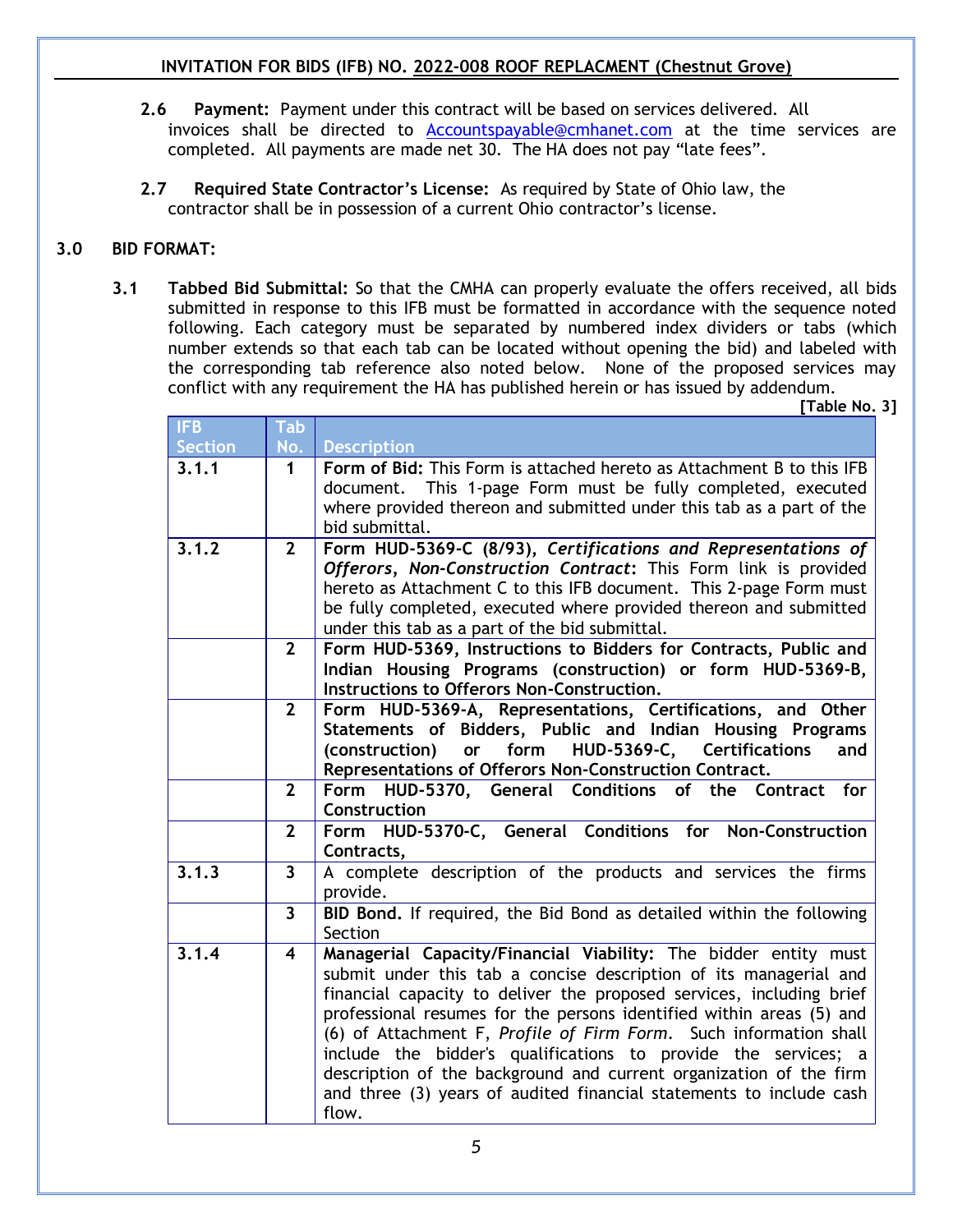| INVITATION FOR BIDS (IFB) NO. 2022-008 ROOF REPLACMENT (Chestnut Grove) |                |                                                                                                                                                                                                                                                                                                                                                                                                                                                   |  |
|-------------------------------------------------------------------------|----------------|---------------------------------------------------------------------------------------------------------------------------------------------------------------------------------------------------------------------------------------------------------------------------------------------------------------------------------------------------------------------------------------------------------------------------------------------------|--|
| 3.1.5                                                                   | 5.             | Client Information: The bidder shall submit a listing of former or<br>current clients, including any other Housing Authorities, for whom the<br>bidder has performed similar or like services to those being bid<br>herein. The listing shall, at a minimum, include:                                                                                                                                                                             |  |
| 3.1.5.1                                                                 |                | The client's name;                                                                                                                                                                                                                                                                                                                                                                                                                                |  |
| 3.1.5.2                                                                 |                | The client's address/email address;                                                                                                                                                                                                                                                                                                                                                                                                               |  |
| 3.1.5.3                                                                 |                | The client's telephone number                                                                                                                                                                                                                                                                                                                                                                                                                     |  |
| 3.1.5.4                                                                 |                | A brief description and scope of the service(s) and the dates the<br>services were provided;                                                                                                                                                                                                                                                                                                                                                      |  |
| 3.1.6                                                                   | 6              | Subcontractor/Joint Venture Information (Optional Item): The<br>bidder shall identify hereunder whether or not he/she intends to use<br>any subcontractors for this job, if awarded, and/or if the proposal is a<br>joint venture with another firm. Please remember that all<br>information required from the bidder under the proceeding tabs must<br>also be included for any major subcontractors (10% or more) or from<br>any joint venture. |  |
| 3.1.7                                                                   | $\overline{7}$ | MBE & Section 3 Participation (See Attachment G)                                                                                                                                                                                                                                                                                                                                                                                                  |  |
| 3.1.8                                                                   | 8              | Other Information (Optional Item): The bidder may include<br>hereunder any other general information that the bidder believes is<br>appropriate to assist the HA in its review.                                                                                                                                                                                                                                                                   |  |

If no information is to be placed under any of the above noted tabs (especially the "Optional" tabs), please place there under a statement such as "NO INFORMATION IS BEING PLACED UNDER THIS TAB" or "THIS TAB LEFT INTENTIONALLY BLANK." DO NOT eliminate any of the tabs.

**Bid Submittal Binding Method:** It is preferable and recommended that the bidder bind the bid submittals.

**3.2 Bidding:** CMHA will award the bid based on best and lowest cost received.

#### **3.3 Additional Information Pertaining to the Pricing Items:**

- **3.3.1 Assumption:** It shall be the HA's assumption that the successful bidder has based his/her proposed bid for pricing items upon careful assessment of the technical scope provided (Attachment A). It is the bidder's responsibility to obtain all information necessary for making a knowledgeable bid to include a physical assessment of the unit he/she will be offering in the bid.
- **3.3.5 Davis-Bacon (D/B) and/or State Prevailing Wage Rates:** As may apply by statute, regulation or law, if, at any time during the ensuing contract period(s), the HA needs the successful bidder to provide services that require the successful bidder to pay Davis-Bacon or State Prevailing Wages Rates for a specific task order pertaining to the ensuing contract, then to compensate the successful bidder for any amount that the applicable Davis-Bacon or State Prevailing Wage Rates are greater than the applicable hourly fees listed within the Bid sheet the HA shall:
	- **3.3.5.1** Ascertain the applicable hourly wage rate(s), as listed within the contract, which applies.
	- **3.3.5.2** Ascertain the current applicable Davis-Bacon or State Prevailing Wage Rate(s) that applies.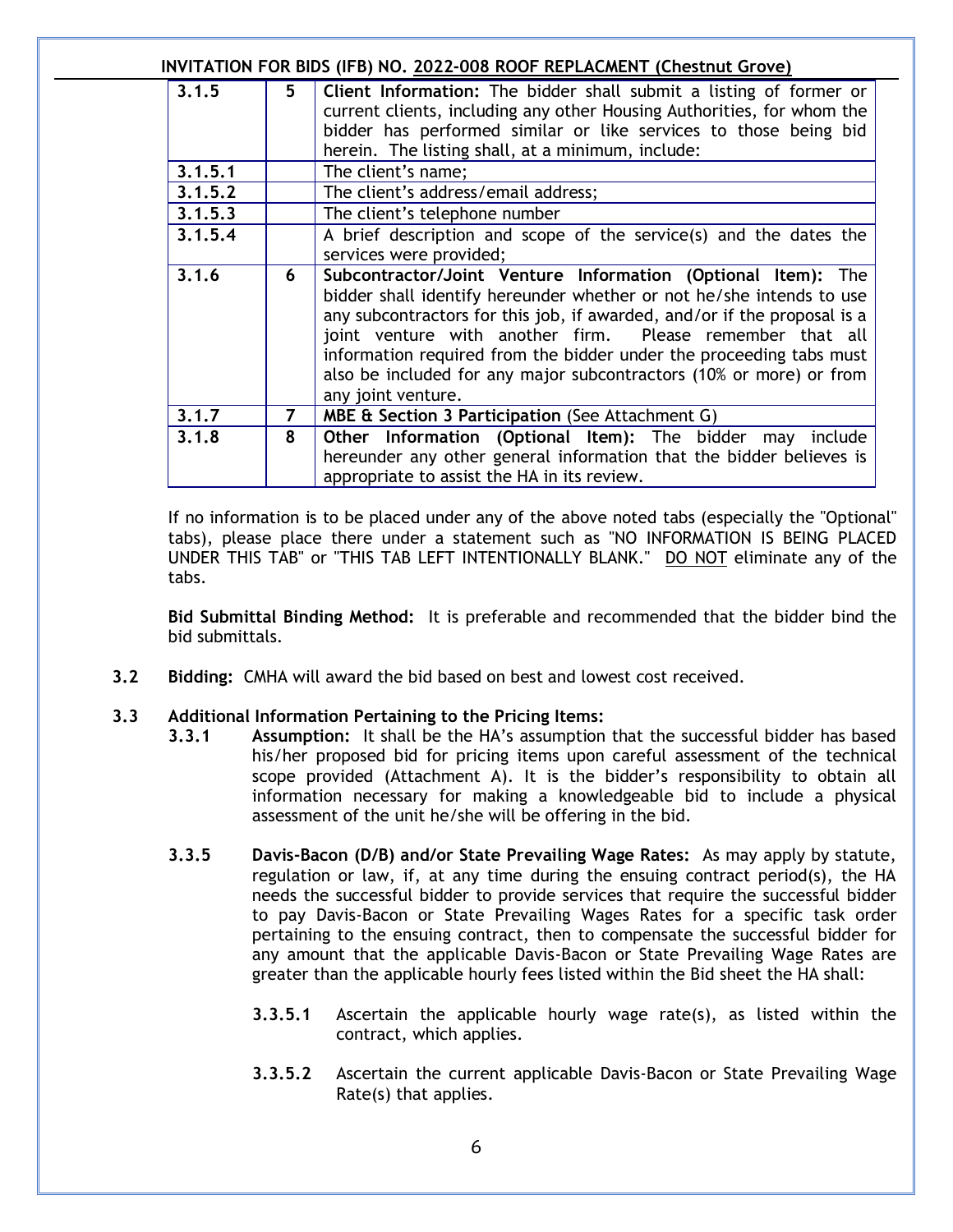- **3.3.5.3** Ascertain the difference between the two rates, which amount the HA will pay to the successful bidder for that task order only.
- **3.3.5.4** It is the sole responsibility of the bidder to ensure that the bid submitted includes the most recent Davis-Bacon wage published by. The amounts listed in this IFB are based on published rates at the time of advertising for the IFB.
- **3.3.5.5 Locating Applicable Wage Rates:** If, as detailed within 24 CFR 85.36(h)(5), the HA is required to pay Davis-Bacon wage rates (for all "construction contracts in excess of \$2,000"), and for similar State requirements, the HA will then issue a General Decision as it applies to that work. Current Davis-Bacon wages rates may be viewed by following the following listed steps:

#### **3.3.6**

 **[Table No. 4]**

| <b>RFP</b>     | <b>Step</b>             |                                            |
|----------------|-------------------------|--------------------------------------------|
| <b>Section</b> | No.                     | <b>Description</b>                         |
| 3.3.6.4.1      | $\mathbf 1$             | Enter https://wdolhome.sam.gov/            |
| 3.3.6.4.2      | $\overline{2}$          | Select a State                             |
| 3.3.6.4.3      | $\overline{\mathbf{3}}$ | <b>Enter a County</b>                      |
| 3.3.6.4.4      | 4                       | Construction Type: Enter "Residential" or  |
|                |                         | "Building"                                 |
| 3.3.6.4.5      | 5                       | WD's: Leave "All WDs"                      |
| 3.3.6.4.6      | 6                       | Click on "Search"                          |
| 3.3.6.4.7      | $\overline{7}$          | rate applicable to the<br>View the<br>wage |
|                |                         | service(s)                                 |

**3.3.2 HUD Maintenance Wage Rates Determination (MWRD):** HUD has determined that, for non-construction maintenance work (work not covered by Davis-Bacon requirements), the HA must ensure that contractors do not pay its employees that perform such work for the HA at a rate less than the rates listed on the HUD MWRD. Therefore, by submitting a proposal, each bidder is thereby agreeing to and verifying that he/she will not pay his/her employees at rates less than detailed within the following Table No. 7. Please note that, as detailed within Section 10.10 of HUD Procurement Handbook 7460.8 REV 2 (most specifically within Section 10.10.E therein), the contractor will not be required to submit certified payrolls; however, the contractor must make its payroll records available to either the HA or HUD on request, and failure on the part of the contractor to comply with this requirement will be the sole responsibility of the contractor, including any ensuing penalties, court costs, or wages due to employees as a result of the contractor's failure to comply.

|                              |                          |                                    | [Table No. 5]          |  |
|------------------------------|--------------------------|------------------------------------|------------------------|--|
| <b>RFP</b><br><b>Section</b> | <b>Classification</b>    | <b>Davis-Bacon</b><br><b>Rates</b> | <b>Fringe Benefits</b> |  |
| 3.3.8.1                      | Carpenter                | \$13.86                            | 5.83                   |  |
| 3.3.8.2                      | <b>Painter</b>           | \$23.91                            | \$16.55                |  |
| 3.3.8.3                      | Electrician              | \$21.94                            | \$12.42                |  |
| 3.3.8.4                      | <b>Roofer</b>            | \$16.85                            | \$3.83                 |  |
| 3.3.8.5                      | Laborer (general/common) | \$15.09                            | \$0.00                 |  |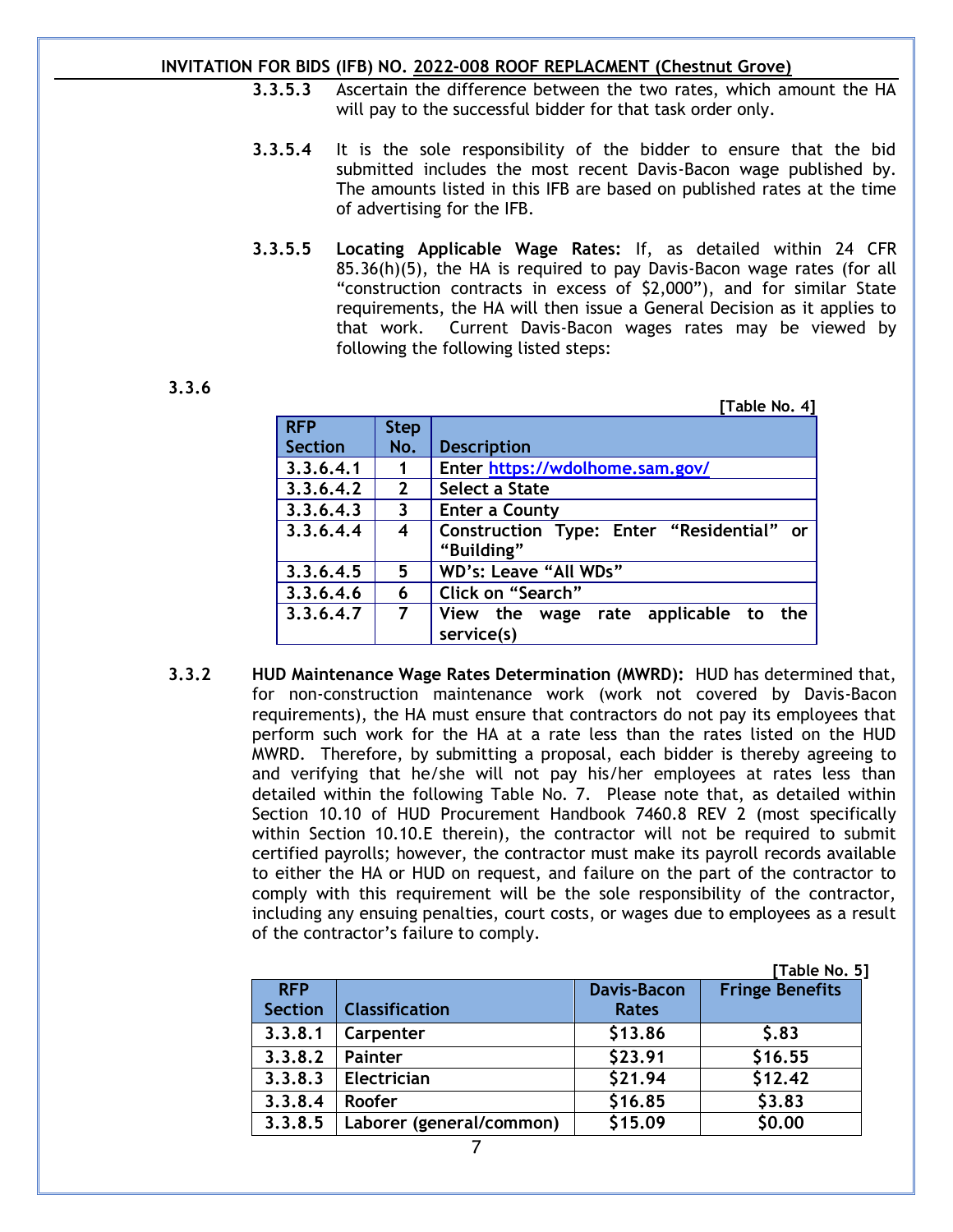**3.4 Bid Submission:** All bids must be submitted and time-stamped received in the designated HA office by no later than the submittal deadline stated herein (or within any ensuing addendum). A total of 1 original signature copy (marked "ORIGINAL") of the bid submittal shall be placed unfolded in a sealed package and addressed to:

> The Columbus Metropolitan Housing Authority Attention: Andrea Quinichett Purchasing Manager 880 E. 11th Avenue, Columbus, Ohio 43211

The package exterior must clearly denote the above noted IFB number and must have the bidder's name and return address. Bids received after the published deadline will not be considered.

- **3.4.1 Submission Conditions:** DO NOT FOLD OR MAKE ANY ADDITIONAL MARKS, NOTATIONS OR REQUIREMENTS ON THE DOCUMENTS TO BE SUBMITTED! Bidders are not allowed to change any requirements or forms contained herein, either by making or entering onto these documents or the documents submitted any revisions or additions; and if any such additional marks, notations or requirements are entered on any of the documents that are submitted to the HA by the bidder, such may invalidate that bid.
- **3.4.2 Submission Responsibilities:** It shall be the responsibility of each bidder to be aware of and to abide by all dates, times, conditions, requirements and specifications set forth within all applicable documents issued by the HA, including the IFB document, the documents listed within the following Section 3.7, and any addenda and required attachments submitted by the bidder. By virtue of completing, signing and submitting the completed documents, the bidder is stating his/her agreement to comply with all conditions and requirements set forth within those documents. Written notice from the bidder not authorized in writing by the CO to exclude any of the HA requirements contained within the documents may cause that bidder to not be considered for award.
- **3.5 Bidder's Responsibilities—Contact with the HA:** It is the responsibility of the bidder to address all communication and correspondence pertaining to this IFB process to the PA or CO only. Bidders must not make inquiry or communicate with any other HA staff member or official (including members of the Board of Commissioners) pertaining to this IFB. Failure to abide by this requirement may be cause for the HA to not consider a bid submittal received from any bidder who may has not abided by this directive.
	- **3.5.1 Addendums:** All questions and requests for information must be addressed in writing to the PA or CO. The PA or CO will respond to all such inquiries in writing by addendum to all prospective bidders (i.e., firms or individuals that have obtained the IFB Documents). During the IFB solicitation process, the PA or CO will NOT conduct any *ex parted* (a substantive conversation— "substantive" meaning, when decisions pertaining to the IFB are made—between the HA and a prospective bidder when other prospective bidders are not present) conversations that may give one prospective bidder an advantage over other prospective bidders. This does not mean that prospective bidders may not call the CO—it simply means that, other than making replies to direct the prospective bidder where his/her answer has already been issued within the solicitation documents, the CO may not respond to the prospective bidder's inquiries but will direct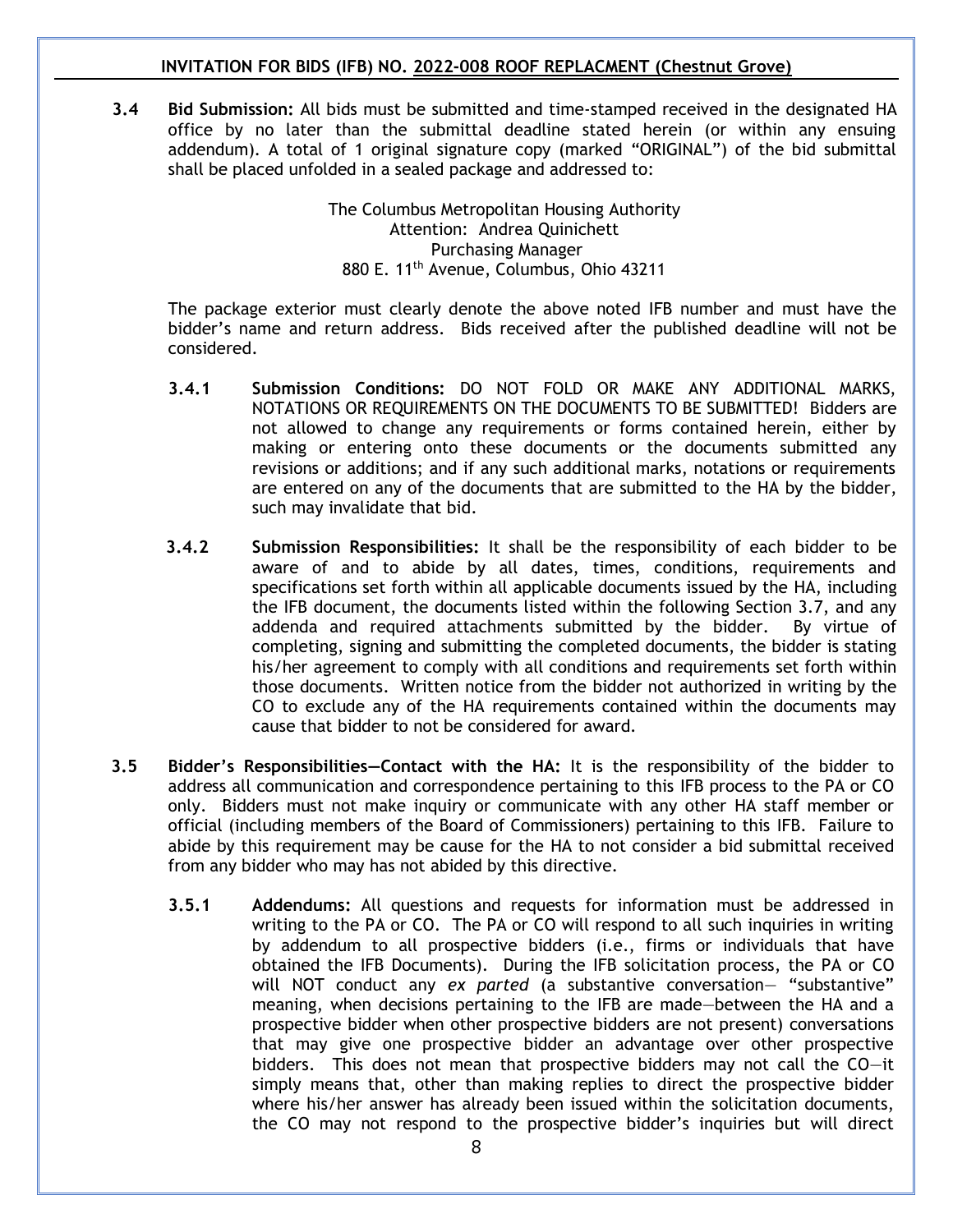him/her to submit such inquiry in writing so that the CO may more fairly respond to all prospective bidders in writing by addendum.

**3.6 Pre-bid Conference:** The scheduled pre-bid conference identified on Page 2 of this document is, pursuant to HUD regulation, not mandatory. Typically, such conferences last 1 hour or less, though such is not guaranteed. The purpose of this conference is to assist prospective bidders to have a full understanding of the IFB documents so that he/she feels confident in submitting an appropriate bid; therefore, at this conference the HA will conduct a brief overview of the IFB documents, including the attachments. It is during this conference where prospective bidders will be able to familiarize themselves with the bid process prior to bidding. Prospective bidders may also ask questions, though the PA or CO may require that some such questions are delivered in writing prior to a response being delivered. Whereas the purpose of this conference is to review the IFB documents, attendees should bring a copy of the IFB documents to this conference.

## **3.6.1 General Directions to the Pre-Bid Conference:**

|            | [Table No.6]                         |
|------------|--------------------------------------|
| <b>IFB</b> |                                      |
| Section    | <b>Attachment Description</b>        |
| 3.6.1.1    | Take I-71 North/South                |
| 3.6.1.2    | Take 670 East Airport                |
| 3.6.1.3    | Take I-270 South                     |
| 3.6.1.4    | Take exit 39 OH-16 E/E Broad Street  |
| 3.6.1.5    | Turn left onto North Waggoner Road   |
| 3.6.1.6    | Turn left onto Waggoner Grove Blvd   |
| 3.6.1.7    | Turn Right onto Chestnut Grove Drive |
| 3.6.1.8    | Continue on Acorn Grove Drive        |
| 3.6.1.9    | The destination will be on the right |

**3.7 Recap of Attachments:** It is the responsibility of each bidder to verify that he/she has downloaded the following attachments pertaining to this IFB, which are hereby by reference included as a part of this IFB:

**[Table No. 7]**

| <b>IFB</b> |   |                                      |  |
|------------|---|--------------------------------------|--|
| Section    |   | Attachment   Attachment Description  |  |
| 3, 7, 1    | А | Scope of Work                        |  |
| 3.7.2      | В | Form of Bid: Bid Sheet               |  |
| 3.7.3      |   | <b>HUD Forms</b>                     |  |
| 3.7.4      | D | <b>Bidder's Certification</b>        |  |
| 3.7.5      |   | HA Instructions to Bidders & Bidders |  |
| 3.7.6      |   | Profile of Firm                      |  |
| 3.7.7      |   | <b>MBE &amp; Section 3</b>           |  |

## **4.0 BID EVALUATION**

**4.1 Public Bid Opening:** At the set date and time, all bids received will be opened and publicly read aloud by the CO or designee, including the company name of the bidder and the total bid proposed. At the bid opening the HA will only disclose the following information: (a) The company name of each bidder; (b) the total bid; and (c) the identity of the apparent lowest bidder. A copy of the bid tabulation or recap recorded will be made available to each member of the public attending such opening and to anyone who requests such afterwards. The bids will not be made available for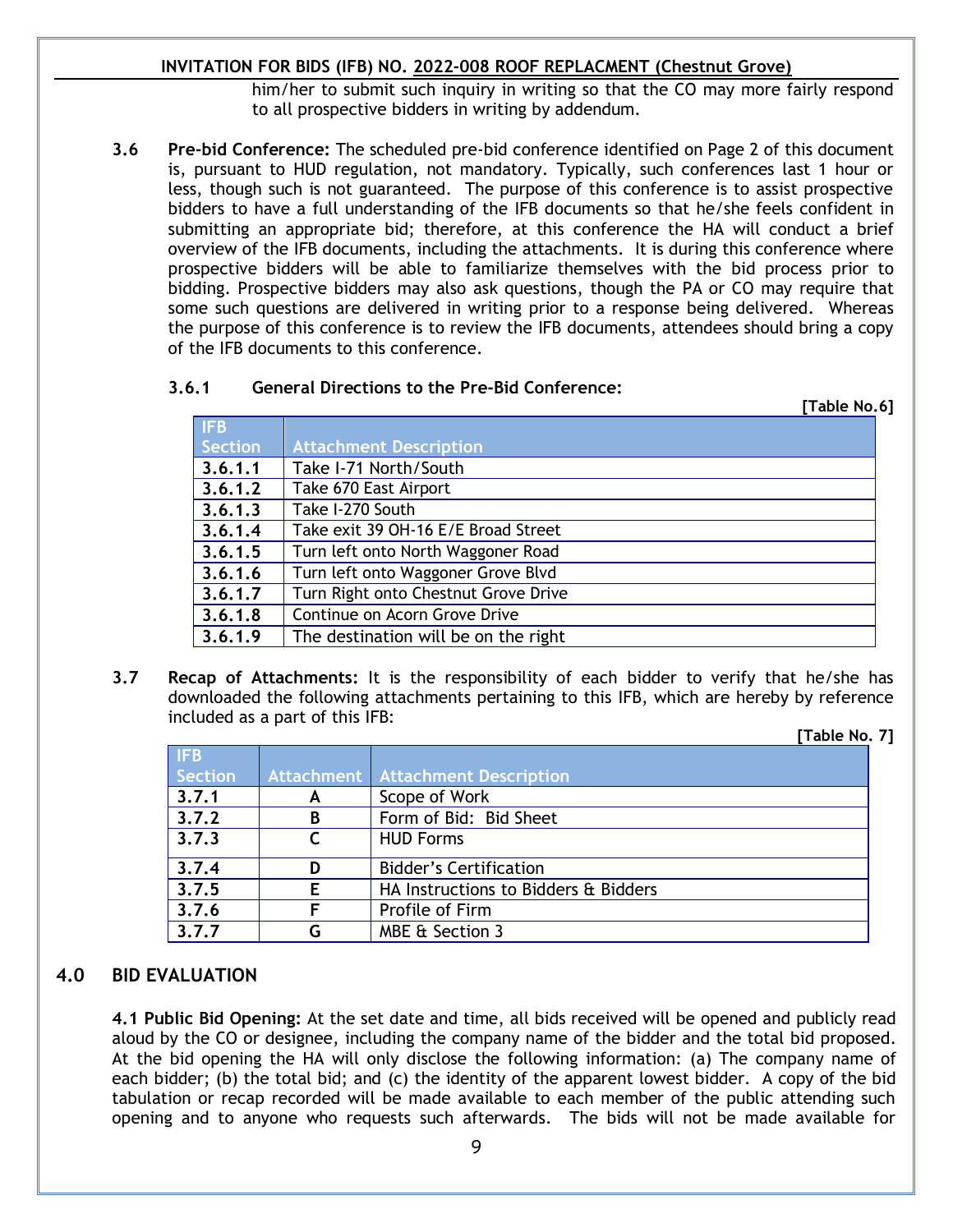inspection by anyone at this time; the HA will, at a later time, review all bids in detail and will, in a timely manner (within 10 days), notify all bidders of any bidder that is, as a result of the more detailed inspection of bids submitted, ruled to be non-responsive or not-responsible (please remember, as detailed within Section 8(d) of form HUD-5369 and Section 7(b)(3) of form HUD-5369- B, the HA reserves the right to, as determined by the HA, "waive informalities and minor irregularities" in the offers received).

- **4.1.1 Ties:** In the case of bids, the award shall be decided as detailed within Section 6.12.C of HUD Procurement Handbook 7460.8 REV 2, by "drawing lots or other random means of selection."
- **4.1 Responsible Evaluation:** The HA will evaluate the apparent lowest responsive bidder to ensure that he/she is responsible (i.e., a firm that is qualified, responsible and able to provide to the HA the required services). If the HA ascertains that such firm has the required ability, capability, experience, knowledge, licensing, insurance and resources to provide the required services, the HA may proceed with award. If the HA determines that such firm is deemed to be not responsible, such firm will be notified of such in writing by the HA in a timely manner (in any case, in no less than 5 days after such determination is made); in such case the HA may proceed with the noted Responsive and Responsible Evaluations with the next lowest bidder.
- **4.2 Restrictions:** Any and all persons having ownership interest in a bidder entity or familial (including in-laws) and/or employment relationships (past or current) with principals and/or employees of a bidder entity will be excluded from participation in the evaluation of the bid.

#### **5.0 CONTRACT AWARD:**

- **5.1 Responsive and Responsible Bidder:** Award of this IFB is made to the responsive and responsible bidder that submits the best and lowest bid for the required roof replacement.
- **5.2 Award Procedure:** If an award is made pursuant to this IFB, the following detailed procedures will be followed:
	- **5.2.1** By completing, executing and submitting the Form of Bid, Attachment B, the bidder is thereby agreeing to "abide by all terms and conditions pertaining to this IFB as issued by the HA. Accordingly, the HA has no responsibility to conduct after the submittal deadline any negotiations pertaining to the contract clauses already published; and in any case the HA has no power or authority to negotiate any clauses contained within any attached HUD documents.

## **6.0 ADDITIONAL CONSIDERATIONS:**

- **6.1 Required Permits and Licenses:** Unless otherwise stated in the RFP documents, all Federal, State or local permits and licenses which may be required to provide the services ensuing from any award of this RFP, whether or not they are known to either the HA or the bidders at the time of the proposal submittal deadline or the award, shall be the sole responsibility of the successful Bidder and all offers submitted by the Bidder shall reflect all costs required by the successful Bidder to procure and provide such necessary permits or licenses.
- **6.2 Taxes:** All persons doing business with the HA are hereby made aware that the HA is exempt from paying Ohio State Sales and Use Taxes and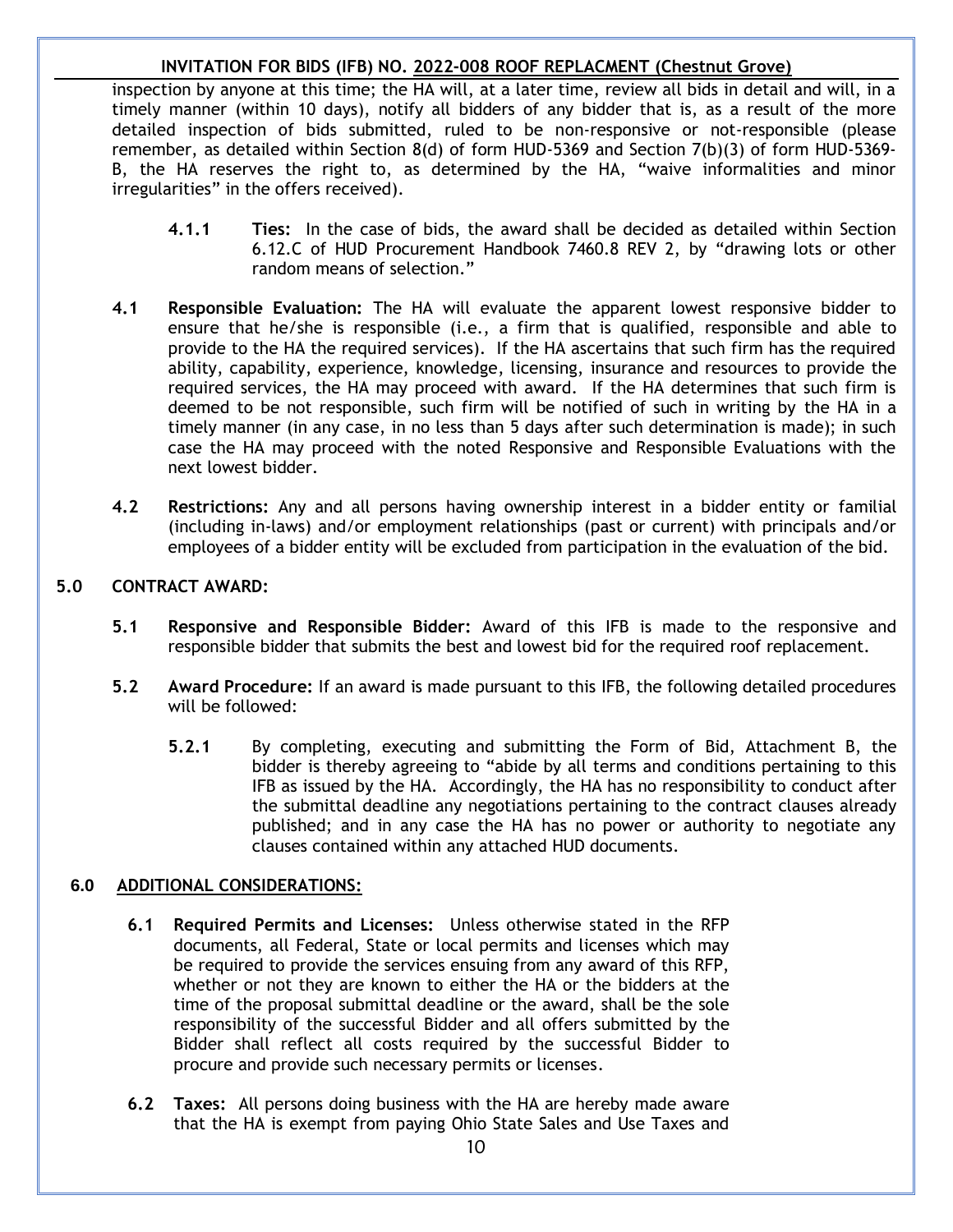Federal Exercise Taxes. A letter of Tax Exemption will be provided upon request.

- **6.3 Official, Agent and Employees of CMHA Not Personally Liable:** It is agreed by and between the parties hereto that in no event shall any official, officer, employee, or agent of the HA in any way be personally liable or responsible for any covenant or agreement herein contained whether expressed or implied, nor for any statement, representation or warranty made herein or in any connection with this agreement.
- **6.4 Termination:** Any contract resulting from this RFP may be terminated under the following conditions:
	- **6.4.1 By mutual consent of both parties, and**
	- **6.4.2 Termination For Cause:** As detailed within Clause No. 3 of Form HUD-5370-C (10/2006), *General Conditions for Non-Construction Contracts, Section I – (Within or without Maintenance Work),* attached hereto:
		- **6.4.2.1** The HA may terminate any and all contracts for default at any time in whole or in part, if the contractor fails to perform any of the provisions of any contract, so fails to pursue the work as to endanger performance in accordance with the terms of the RFP or any resulting contracts, and after receipt of written notice from the HA, fails to correct such failures within seven (7) days or such other period as the HA may authorize or require.
			- **6.4.2.1.1** Upon receipt of a notice of termination issued from the HA, the Contractor shall immediately cease all activities under any contract resulting from this RFP, unless expressly directed otherwise by the HA in the notice of termination.
			- **6.4.2.1.2** The HA may terminate any contract resulting from this RFP in whole or in part, if funding is reduced, or is not obtained and continued at levels sufficient to allow for the expenditure.
	- **6.4.3 Termination For Convenience:** In the sole discretion of the HA, the HA may terminate any and all contracts resulting from this RFP in whole or part upon thirty (30) days prior notice to the Contractor when it is determined to be in the best interest of the HA.
	- **6.4.4** The rights and remedies of the HA provided under this section are not exclusive and are in addition to any other rights and remedies provided by law or under any contract.
		- **6.4.5** In the event the resulting contract from this RFP is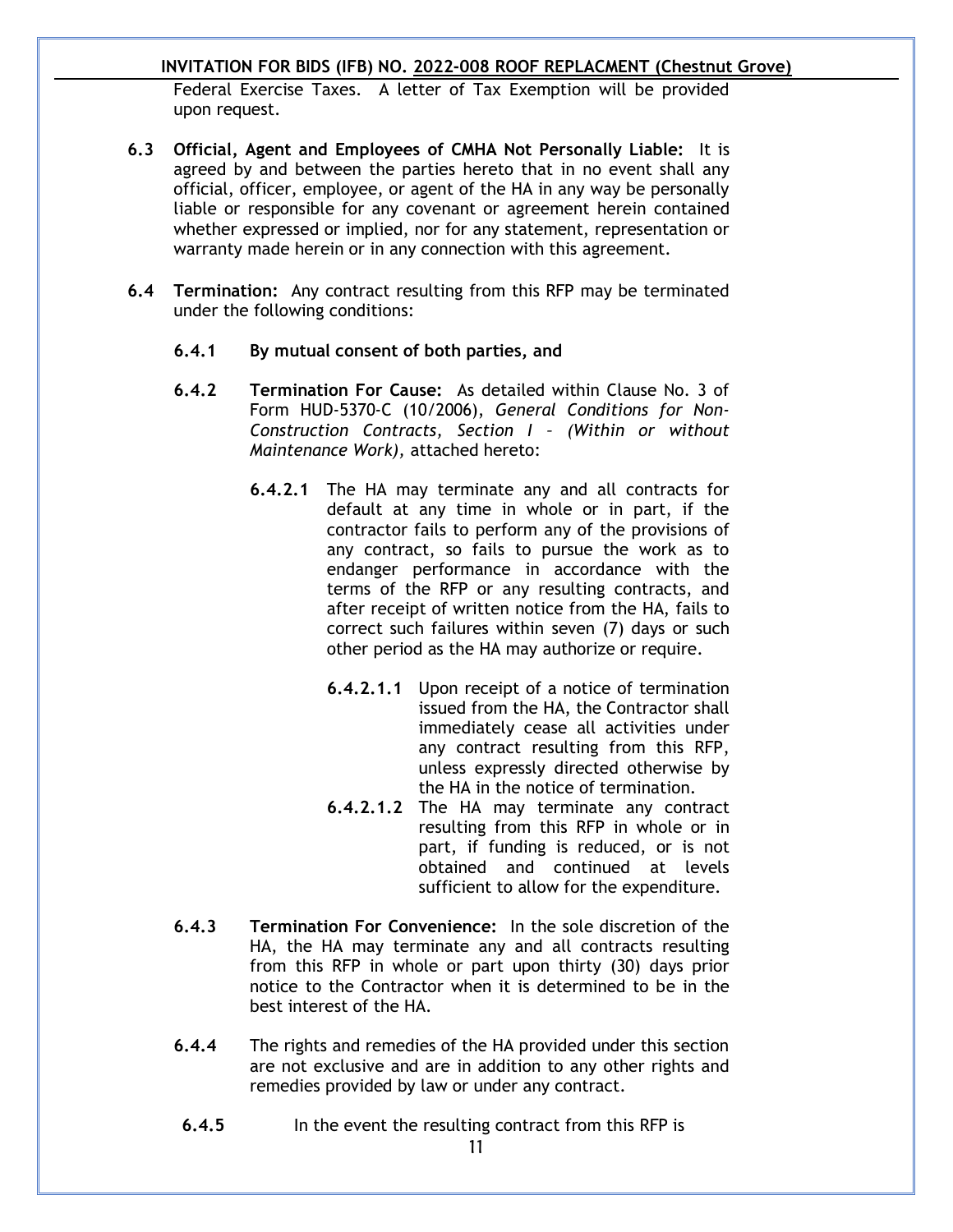terminated for any reason, or upon its expiration, the HA shall retain ownership of all work products including deliverables, source and object code, microcode, software licenses, and documentation in whatever form that my exist. In addition to any other provision, the Contractor shall transfer title and deliver to the HA any partially completed work products, deliverables, source and object code, or documentation that the Contractor has produced or acquired in the performance of any resulting contract.

# Attachment A: Scope/Statement of Work

# See Attached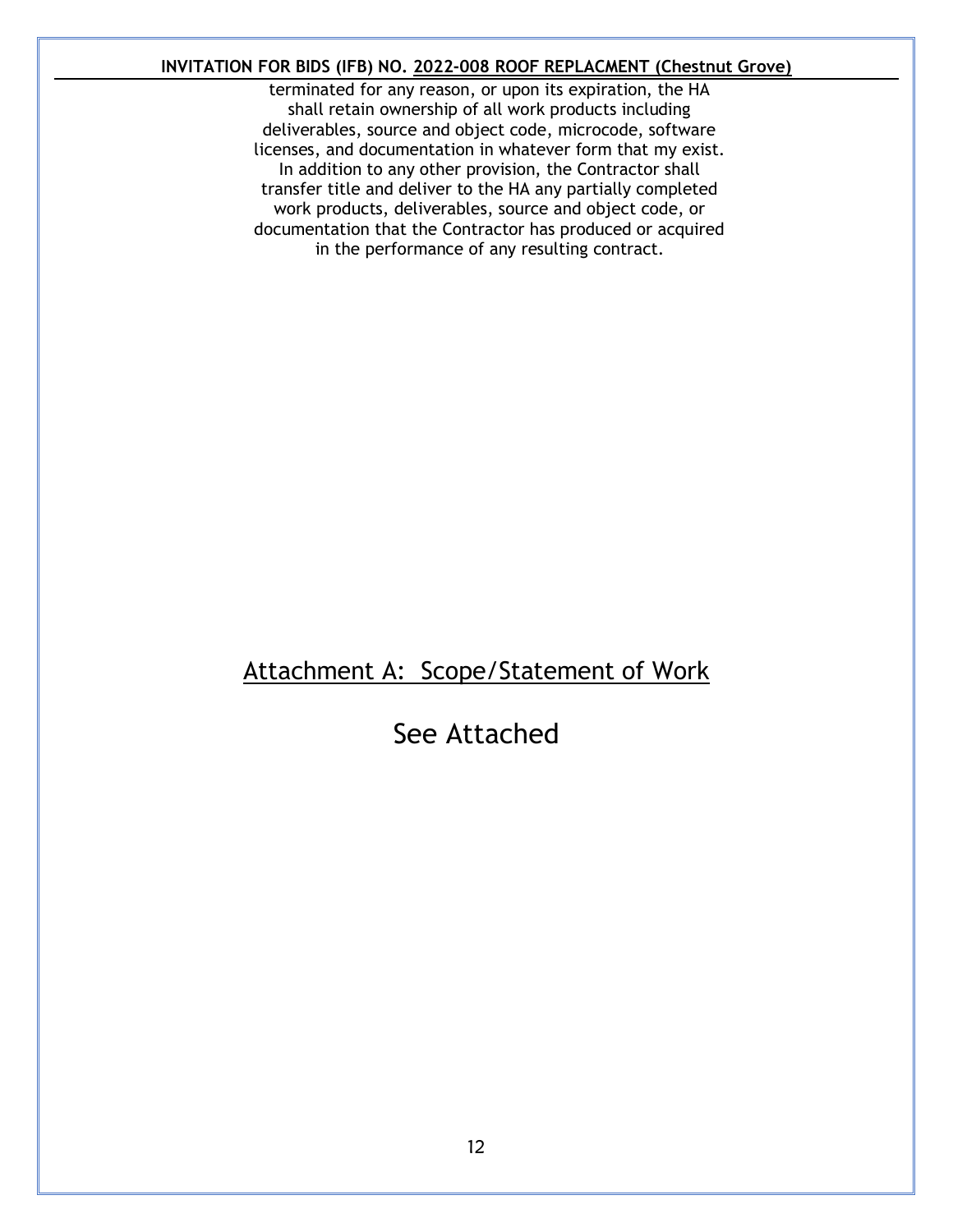## ATTACHMENT B:

## FORM OF BID/BID SHEET

Bid Price \$\_\_\_\_\_\_\_\_\_\_\_\_\_\_\_\_\_\_\_\_ (US Dollars); \_\_\_\_\_\_\_\_\_\_\_\_\_\_\_\_\_\_\_\_\_\_\_\_\_\_\_\_\_\_\_\_\_\_ and \_\_\_/100

(To include all labor, material, permits, and all other associated costs to complete the work required in the Scope of Work)

Bid Closing Date: Monday June 27, 2022, 11:00am

**Certified Payroll Electronic Submission. Each contractor and every lower-tier subcontractor and supplier will be required to submit certified payrolls and labor compliance documentation electronically at the discretion of and the manner specified by Columbus Metropolitan Housing Authority (CMHA).**

**Electronic submittal will be a web-based system, accessed on the World Wide Web by a web browser. Each contractor and subcontractor will be given a Log On identification and password to access CMHA's reporting system.**

**Use of the system may entail additional data entry of weekly payroll information including employee identification, labor classification, total hours worked, and hours worked on this project, wage and benefit rates paid, etc. The contractor's payroll and accounting software might be capable of generating a 'comma delimited file' that will interface with the software.**

**This requirement will be 'flowed down' to every lower-tier subcontractor and vendor required to provide labor compliance documentation**

## **Contract Time**

This project must be completed within **sixty (60)** calendar days of receipt of the **Purchase Order**

## **SECTION 3 STATEMENT**

#### Are you claiming a Section 3 business preference? **The MES** are NO and MC

#### **PROPOSER'S STATEMENT**

**The undersigned proposer hereby states that by completing and submitting this Form and all other documents within this proposal submittal, he/she is verifying that all information provided herein is, to the best of his/her knowledge, true and accurate, and that if the HA discovers that any information entered herein to be false, such shall entitle the HA to not consider or make award or to cancel any award with the undersigned party. Further, by completing and submitting the proposal submittal, and by entering and submitting the costs where provided within the noted Proposal Fee Sheet, the undersigned proposer is thereby agreeing to abide by all terms and conditions pertaining to this RFP as issued by the HA, either in hard copy or on the noted HA website, [www.cmhanet.com,](http://www.cmhanet.com/) including an agreement to execute an Agreement and/or Contract. Pursuant to all RFP Documents, this Form of Proposal, and all attachments, and pursuant to all completed Documents submitted, including these forms and all attachments, the undersigned proposes to supply the HA with the services described herein for the fee(s) entered within the areas provided within the noted Proposal Fee Sheet pertaining to this RFP.**

**\_\_\_\_\_\_\_\_\_\_\_\_\_\_\_\_\_\_\_\_\_ \_\_\_\_\_\_\_\_\_\_ \_\_\_\_\_\_\_\_\_\_\_\_\_\_\_\_\_\_\_\_\_\_ \_\_\_\_\_\_\_\_\_\_\_\_\_\_\_\_\_\_\_\_\_\_\_\_\_\_\_\_**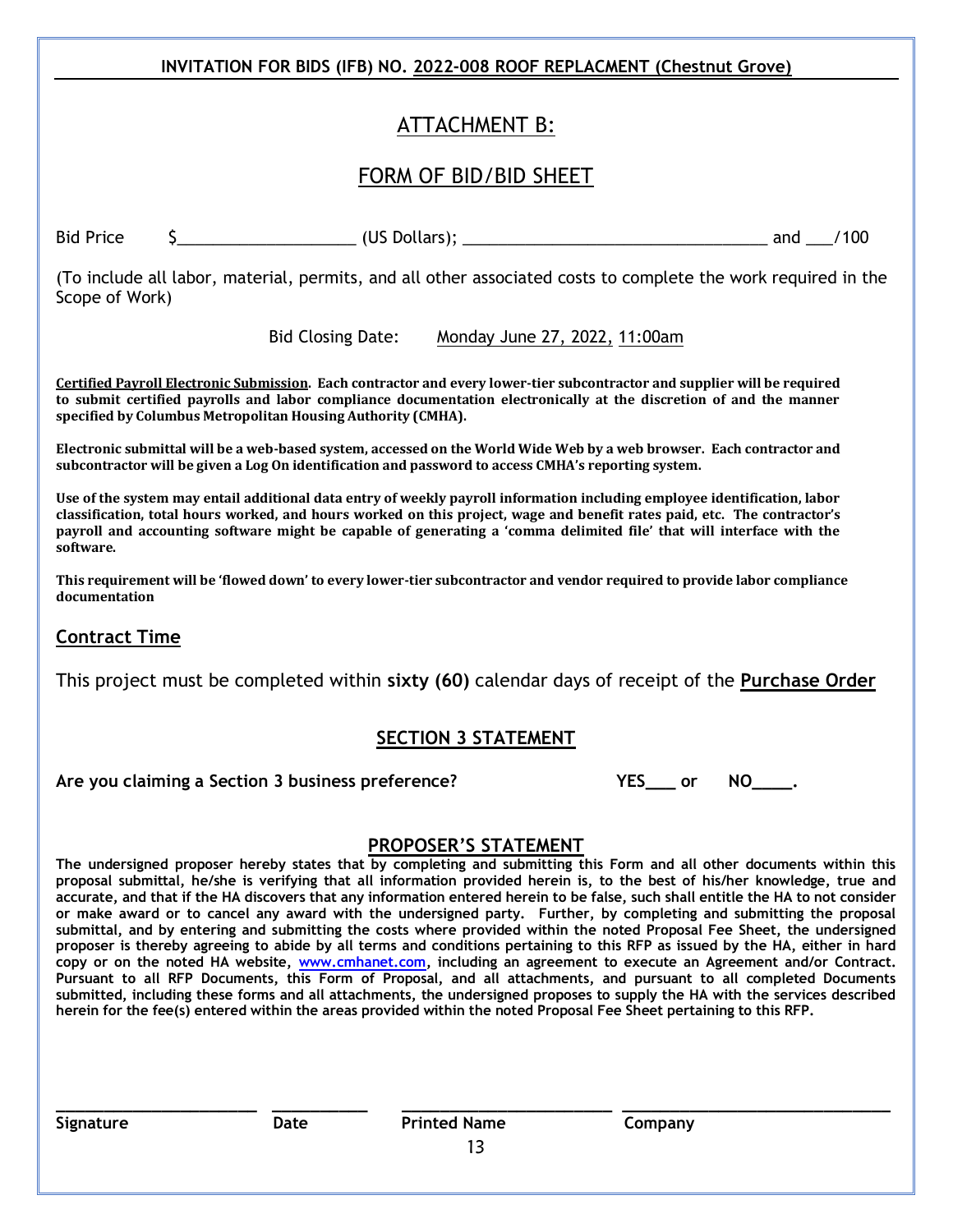## **Attachment C: HUD FORMS** (If applicable)

5369 Instructions to Offerors Non-Construction <http://www.hud.gove/offices/adm/hudclips/forms/files/5369.pdf>

5369-C (8/93), Certifications & Representations of Offerors Non-Construction Contract <http://www.hud.gov/offices/cpo/forms/hud5369c.pdf>

5370-C Sections I & II General Conditions for Non-Construction Contracts, (With or without Maintenance Work) <http://www.hud.gov/offices/adm/hudclips/forms/files/5370-C1.pdf> <http://www.hud.gov/offices/adm/hudclips/forms/files/5370-C2.pdf>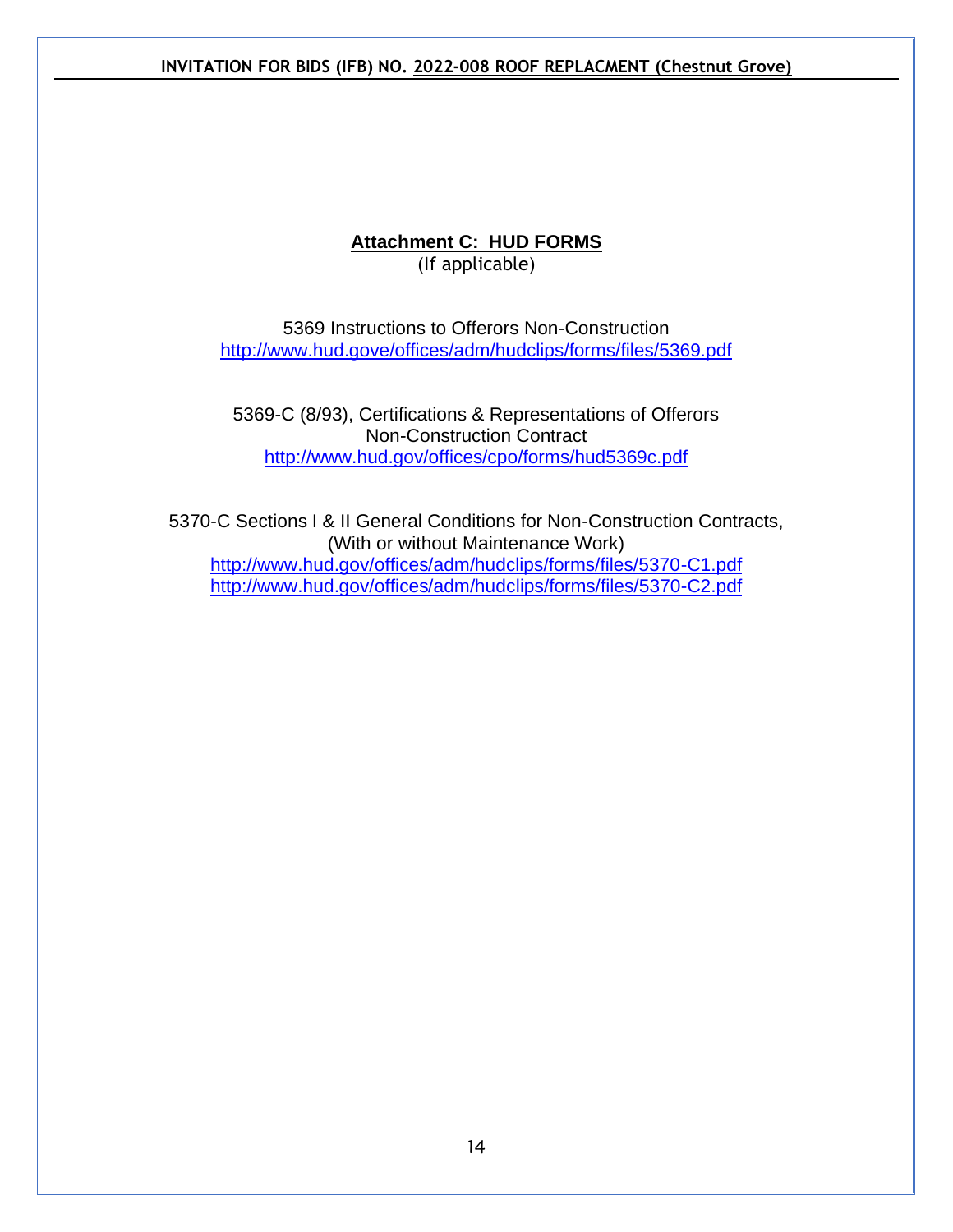## **Attachment D: Bidder's/Bidder's Certification**

By signing below, Bidder certifies that the following statements are true and correct:

- 1. He/she has fully authority to bind bid and that no member of Bidder's organization is disbarred, suspended or otherwise prohibited from contracting with any federal, state or local agency, and the individual or business entity named in this bid is eligible to receive the specified payment and acknowledges that this Contract may be terminated, and payment may be withheld if this certification is inaccurate.
- 2. Bidder proposes to furnish and deliver all items, for which bids were provided herein, as specified in the IFB, in accordance with the terms, conditions, and specifications embodied herein, all of which terms, conditions, and specifications are hereby accepted and made a part of this IFB, all materials and supplies, which are described on the bid worksheets herein and opposite of which prices have been entered, at the price or prices quoted, subject to valid price reductions as hereafter defined, as ordered for delivery, by CMHA.
- 3. Bidder agrees that this bid shall remain open and valid for at least a period of sixty (60) days from the date of the bid opening, or as may be specified herein, and that the bid shall constitute an offer, which, if accepted by CMHA and subject to the terms and conditions of such acceptance, shall result in a contract between CMHA and the undersigned Bidder.
- 4. He/she has not given, offered to give, nor intends to give at any time hereafter any economic opportunity, future employment, gift, loan, gratuity, special discount, trip, favor, or service to a public servant in connection with this bid.
- 5. Bidder, (the firm, corporation, partnership, or institution represented by the Bidder), or anyone acting for such firm, corporation or institution has not violated the antitrust laws of the State of Ohio or the Federal Antitrust laws, nor communicated directly or indirectly this bid to any competitor or any other person engaged in such line of business.
- 6. Bidder has not received compensation for participation in the preparation of the specifications for this solicitation.

| COMPANY PHONE: __________________________ |  |
|-------------------------------------------|--|
|                                           |  |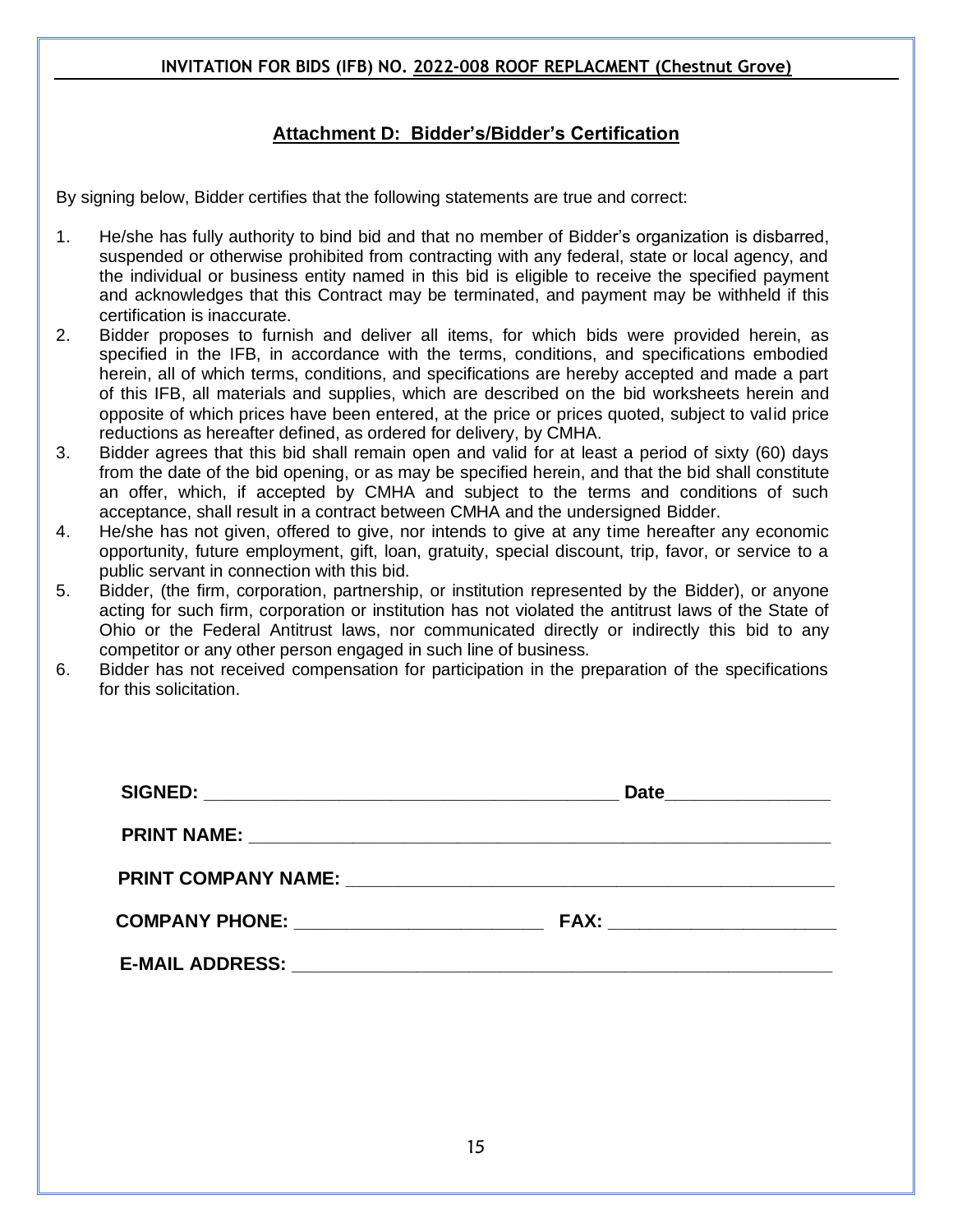## **ATTACHMENT E: INSTRUCTIONS FOR BIDDERS/BIDDERS**

## **SPECIAL CONDITION**

Special conditions included in the specifications shall take precedence over any provisions stipulated hereunder.

#### **SIGNATURE REQUIRED**

Any page format in which bid/proposal pricing is stated must be signed in ink followed by the person's signature printed or typewritten. If the bidder/bidder is a firm or corporation, insert the corporate name followed by the signature and title of a person authorized to sign said bid/proposal.

## **PRINCIPALS, PARTNERSHIPS OR PROPRIETORS**

All bidders/bidders are required to attach to the bid/proposal packet a list of all principals, partners or proprietors of the company along with the appropriate title and/or position of each person.

## **TAXES**

Federal and/or State taxes are not to be included in prices quoted. The successful bidder/bidder will be furnished an exemption certificate if needed.

## **PRICING**

Bidders/Bidders are to quote firm prices unless otherwise noted in the specifications. In case of a discrepancy in computing the amount of the bid/proposal, the UNIT PRICE quoted will govern. In the event of a conflict between the price in numbers and the price in words, the price IN WORDS WILL CONTROL.

Quotations are requested F.O.B. destination. If quoted F.O.B. Shipping Point, include freight estimate and full value insurance cost.

## **ACCEPTANCE AND REJECTION**

This bid/proposal will be accepted or rejected within a period of sixty (60) days from the bid/proposal opening date. CMHA reserves the right to reject any and all bids/proposals, to waive technicalities, and to request a re-quote on the required materials and/or services. If more than one item is listed, prices shall be quoted on each unit. However, each item shall be considered a separate bid/proposal and CMHA reserves the right to award a contract on each item separately bid/proposed, or on all items as a whole or any combination thereof. Bidders/Bidders whose bid/proposal is made on an "all or none" basis must clearly state such fact in the bid/proposal.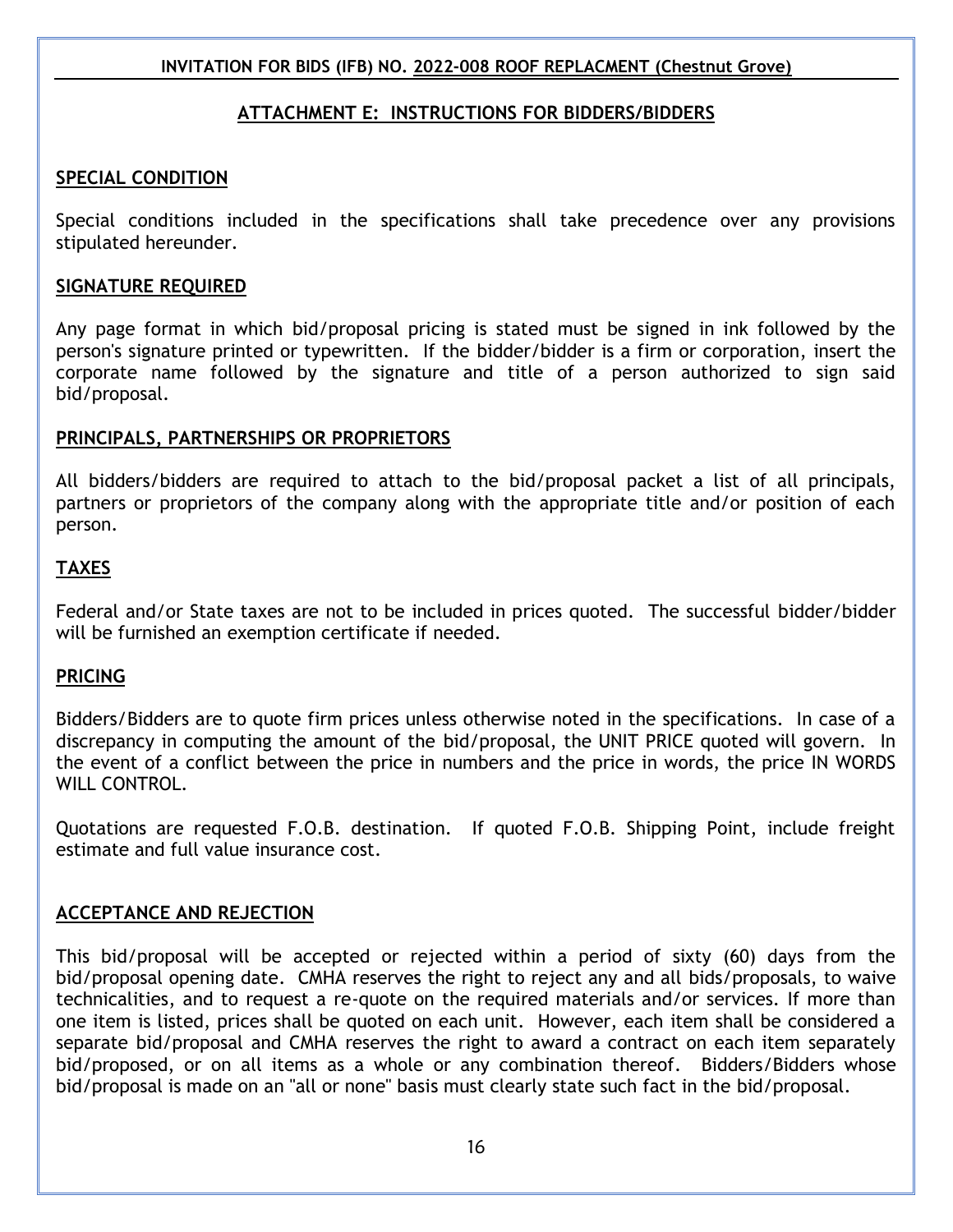## **WITHDRAWAL OF BIDS/ PROPOSALS**

Bidder/Bidders may withdraw their bids/proposals at any time prior to the time specified in the advertisement as the closing time for the receipt of bids/proposals. However, no Bidder/Bidder shall withdraw or cancel his bid/proposal for a period of sixty (60) days after said advertised closing time for the receipt of bid/proposals.

#### **SUBMISSION OF BID/PROPOSAL**

Bids/Proposals must be submitted on the attached proposal page unless otherwise noted in the specifications. Blank spaces in the bid/proposal must be completed and the phraseology is not to be changed. Any additional conditions, limitations, or provisions attached to the bid/proposal may result in its rejection. It is important that all pages be in proper sequence. If the vendor does not wish to propose, the bid/proposal should be so marked.

Bids/Proposals received prior to the time of the opening will be securely kept, unopened. No bid/proposal received after the specified time will be considered except under the following conditions: if a bid/proposal arrives by mail after the time fixed for opening, but before award is made, and it is shown to the satisfaction of the awarding officer that late arrival was due solely to delay in the mails, such bids/proposals will be received and considered. No responsibility will attach to an officer for the premature opening of a bid/proposal not properly addressed and identified.

Bids/Proposals must be submitted in a sealed envelope and clearly state the Bidder/Bidder's Name, Address, IFB number and IFB Submittal deadline date.

## **CHANGES AND ADDENDA TO BID/PROPOSAL DOCUMENTS**

Each change or addendum issued in relation to this bid/proposal document will be on file in the office of the Purchasing Department no less than five (5) working days prior to the scheduled bid/proposal closing. In addition, to the extent possible, copies will be mailed to each person registered as having received a set of bid/proposal documents. Total bid/proposal or specific item cancellations may be issued later than the time specified above.

## **DELIVERY**

Time will be of the essence for any orders placed as a result of this bid/proposal. Purchaser reserves the right to cancel such orders, or any part thereof, without obligation if delivery is not made within the time(s) specified. Delivery shall be made 8:00 a.m. to 4:00 p.m. Monday through Friday to the destination shown on the bid/proposal.

## **QUALITY**

Unless otherwise stated by the bidder/bidder the bid/proposal will be considered as being in strict accordance with the specifications outlined in the Bid/Proposal Document.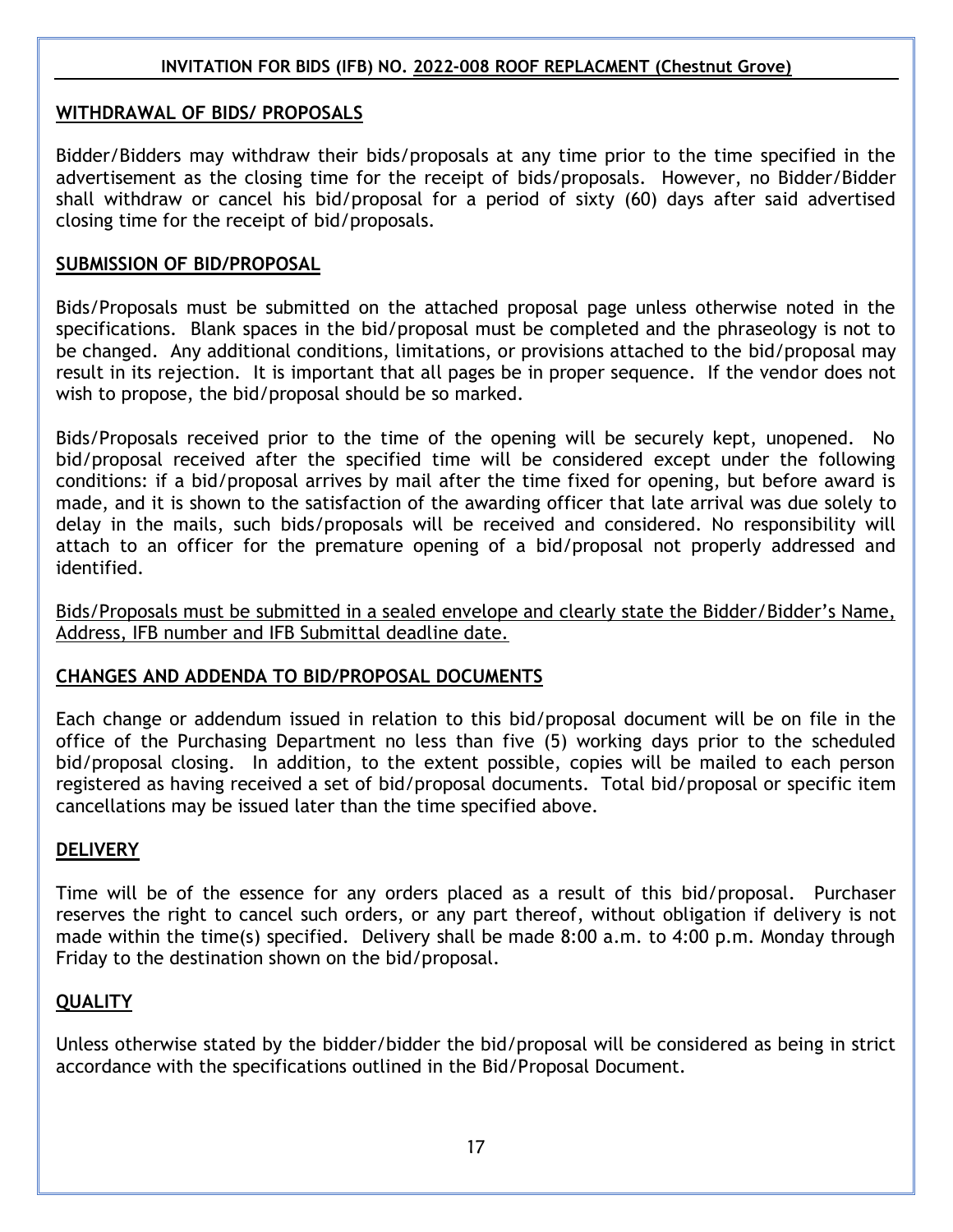Reference to a particular trade, manufacturer's catalog or model number is made for descriptive purposes to guide the bidder/bidder in interpreting the requirements of CMHA. They should not be construed as excluding bids/proposals on other types of materials, equipment and supplies. However, the bidder/bidder, if awarded a contract, will be required to furnish the particular item referred to in the specifications or description unless a departure or substitution is clearly noted and described in the bid/proposal.

## **SAMPLES**

Samples, when requested, must be furnished free of expense and, if not destroyed, will upon request be returned at the bidder's/bidder's expense.

## **INELIGIBLE BIDDERS/BIDDERS**

CMHA is prohibited from making any awards to contractors, subcontractors or firms who are on lists of those ineligible to receive awards from the United States, as furnished periodically by HUD. The current list of ineligible firms is available for inspection by prospective bidders/bidders at the offices of CMHA.

CMHA is required to procure contracts only with responsible contractors, i.e., those who have the technical and financial competence to perform and who have a satisfactory record of integrity. Before awarding a contract CMHA will review the proposed contractor's ability to perform the contract successfully, considering factors such as the contractor's integrity, record of past performance, and financial and technical resources.

## **AWARD OF CONTRACT**

The contract will be awarded to the responsible bidder/bidder submitting the lowest bid/proposal complying with the conditions of the Invitation for Bids with equal consideration being given to the detailed action plan, provided his/her bid/proposal is reasonable and it is to the interest of CMHA to accept it. CMHA will consider proof of success of procedures (i.e., references) in the final determination.

All specifications and bid/proposal documents become a binding part of the contract.

## **PERFORMANCE BOND**

All bidders/bidders will be required to furnish a performance bond for any service/construction bids/proposals if requested by the HA. The performance bond of 100% of the full amount of the contract, which secures the faithful performance of the contract, must be furnished at the time of the bid/proposal closing. No exceptions will be granted without prior written permission of CMHA. Failure of the successful bidder/bidder to comply shall constitute a default. CMHA may either award the contract to the next reasonable bidder/bidder or re-advertise for bids/proposals; and CMHA may charge against the bidder/bidder the difference between the amount of the bid/proposal and the amount for which the contract for the work is subsequently executed.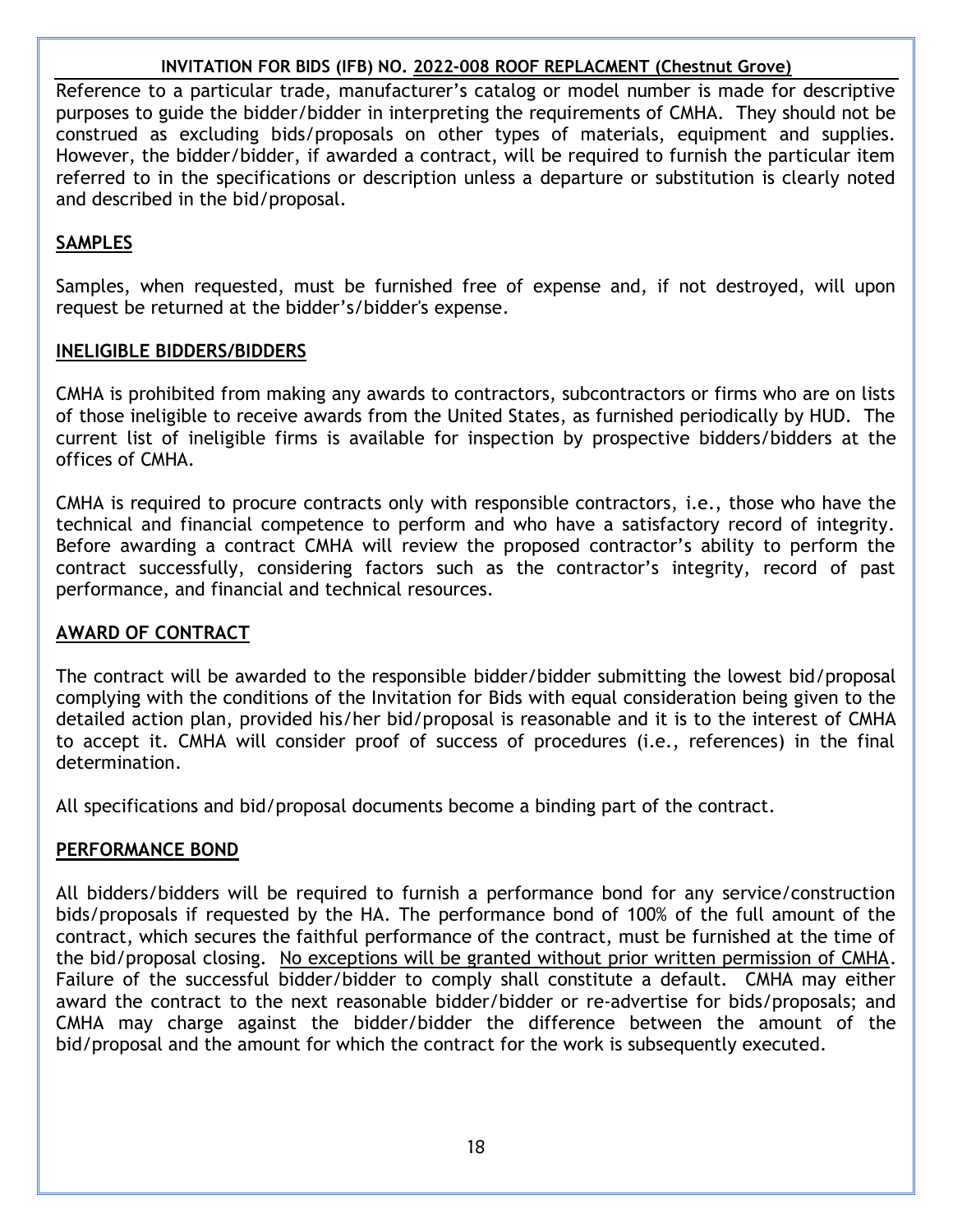## **SUBCONTRACTORS**

The contractor shall not contract with any proposed subcontractor who has not been accepted by CMHA. The contractor shall notify CMHA in writing the name of each proposed subcontractor. The acceptance or any objection shall be expressed in writing by CMHA within ten (10) working days after receipt of said request. CMHA may, without claim for extra cost by the contractor, disapprove any subcontractor for cause on the basis of its own determination or, because the contractor is listed as ineligible to receive awards of contracts for the United States on a current list or lists furnished by HUD.

## **CANCELLATION**

CMHA reserves the right to monitor and evaluate the performance of a vendor, pursuant to this bid/proposal, on a regular basis. Either CMHA or the vendor may terminate this contract upon a material violation of the terms herein, provided that the offended party issues written notice of the violation to the offending party.

## **PRE-BID/PROPOSAL CONFERENCE**

Where advisable or in the Authority's interest a Pre-Bid/Proposal Conference will be conducted for all bidders/bidders as specified in the bid/proposal advertisement (time and location). However, in lieu of the aforementioned, any bidder/bidder or prospective bidder/bidder interested in a prebid/proposal conference may request one by contacting the Purchasing Agent within seven (7) days after the date of the first publication of the notice to bid/proposal. This conference shall be for clarification of procedures and requirements connected with the preparation of responsive bids/proposals only.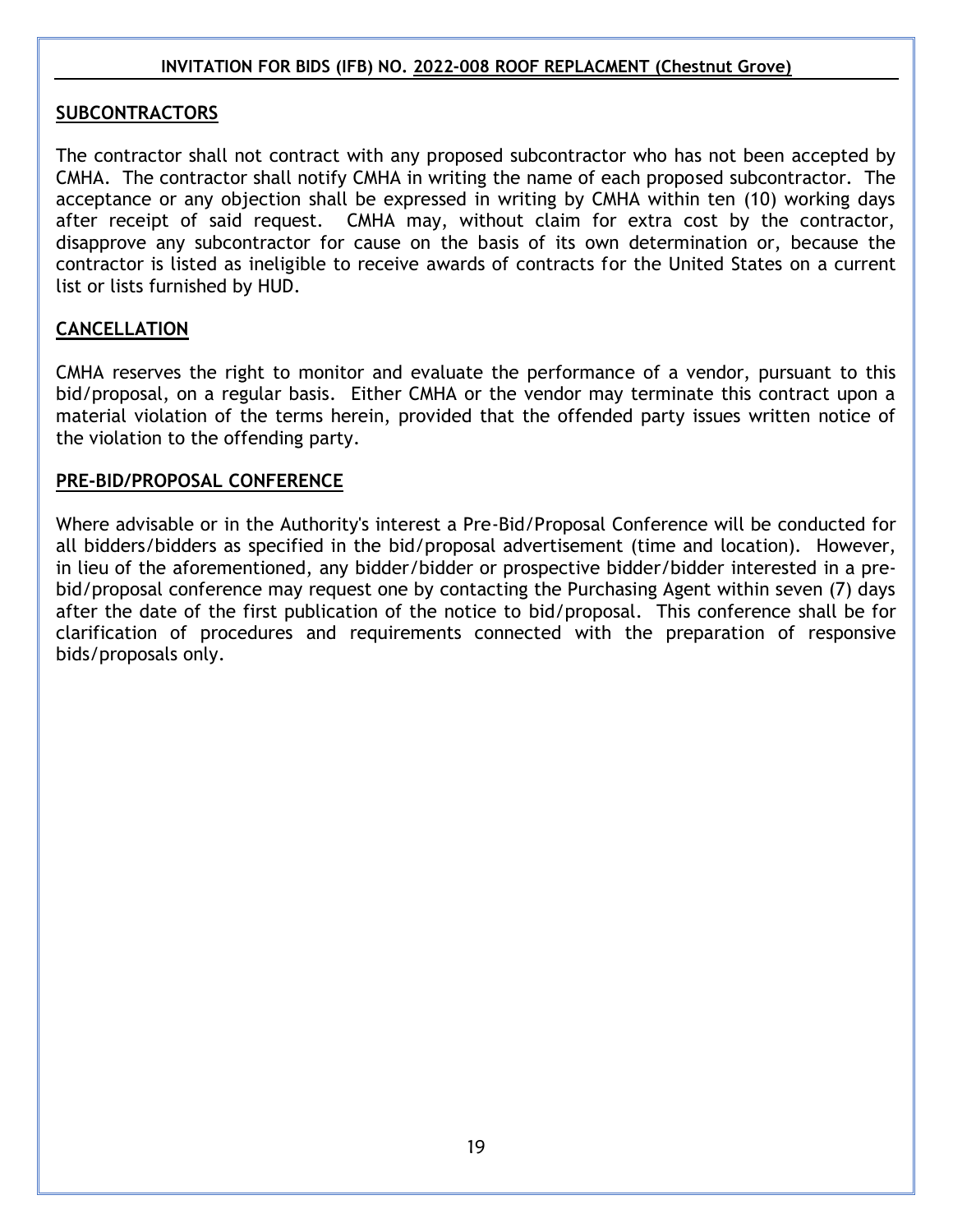## **MINORITY AND FEMALE BUSINESS ENTERPRISE POLICY**

As policy, the Columbus Metropolitan Housing Authority (CMHA) will aggressively seek to contract with minority and/or female business enterprises for at least twenty percent (20%) of its annual dollar expenditures for construction, development and supply of goods and services. Initially, CMHA will seek to meet this goal by expanding and improving its contacts with appropriate minority and/or female business enterprises, so that more responsive proposals and competitive quotations can be solicited and received from such business enterprises. CMHA will, therefore, compile and maintain a master list of minority and female business enterprises (categorized and referenced by types of businesses) and related non-profit or service organizations. These businesses and specific groups will be kept informed, through outreach activities, regarding general and specific business opportunities with CMHA. Formal bidding through public advertisements will also be paid for or sponsored by CMHA with minority press and media as well as the major Columbus newspaper. Training sessions, focusing on both CMHA's general business practices and specific construction jobs or purchasing transactions, will also be conducted for the benefit of minority and/or female business enterprises on a regular basis. Actual contract awards for construction and purchasing will be recorded and monitored for minority and/or female business enterprise participation, and selected bidders will be expected to achieve their minority and/or female business enterprise commitments. Implementation duties for this policy will be delegated to the Minority Business/Contract Compliance Officer (for development activities) and the Purchasing Agent (for procurement activities), under the general supervision of the President\CEO.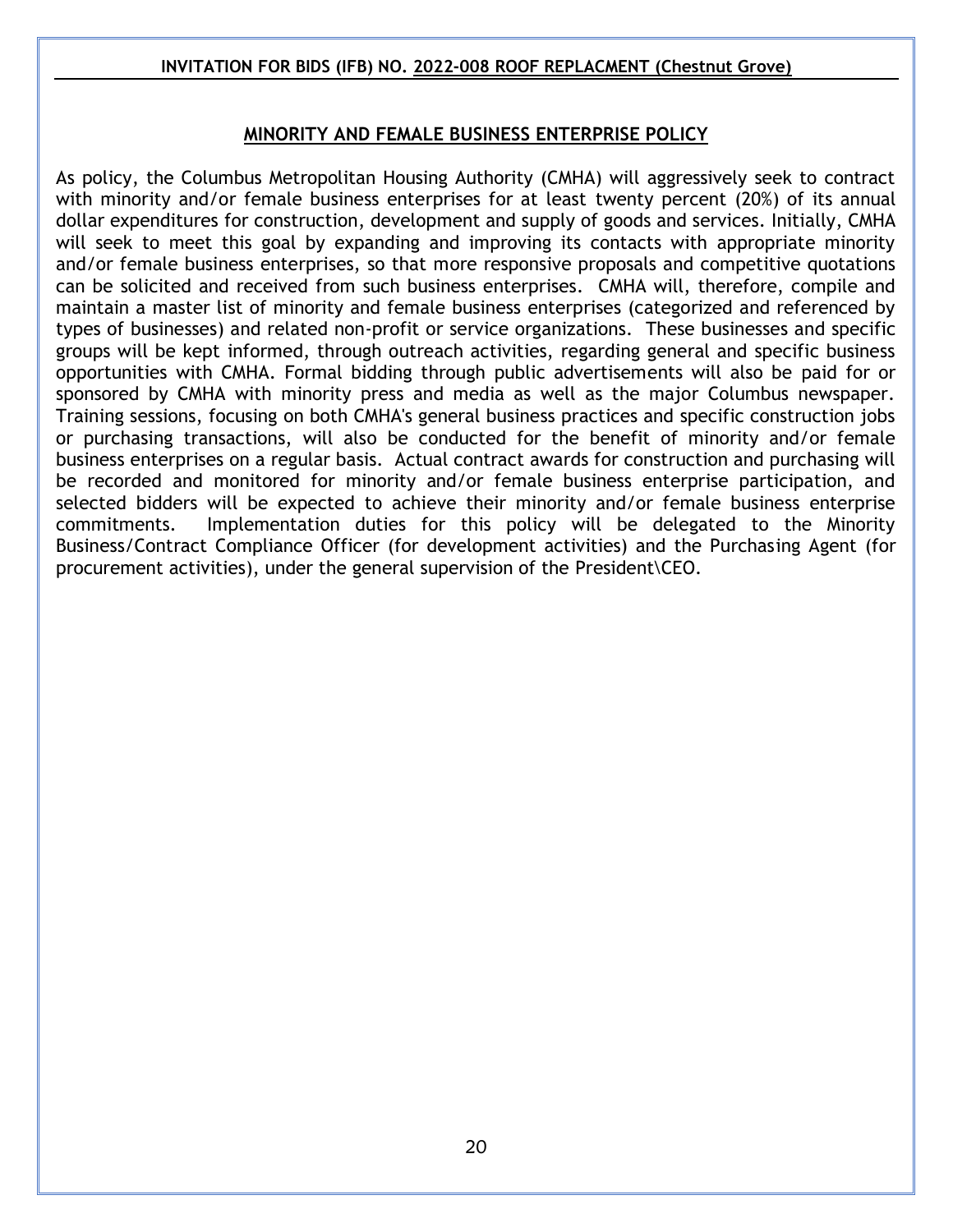|                                                                                                                                                                                                                                                                                                     | RFP 2022-008: PROFILE OF FIRM FORM<br>(Attachment F)          |                |
|-----------------------------------------------------------------------------------------------------------------------------------------------------------------------------------------------------------------------------------------------------------------------------------------------------|---------------------------------------------------------------|----------------|
| (This Form must be fully completed and placed under Section No. 3 of the "hard copy" sectioned proposal submittal.)                                                                                                                                                                                 |                                                               |                |
| (1) Prime____ Joint Venture/ Partner____ Sub-contractor____ (This form must be completed by and for each).                                                                                                                                                                                          |                                                               |                |
|                                                                                                                                                                                                                                                                                                     |                                                               |                |
|                                                                                                                                                                                                                                                                                                     |                                                               |                |
| (4) Please attached a brief biography/resume of the company, including the following information:<br>(a) Year Firm Established; (b) Year Firm Established in (Jurisdiction); (c) Former Name and Year Established (if<br>applicable); (d) Name of Parent Company and Date Acquired (if applicable). |                                                               |                |
| (5) Identify Principals/Partners in Firm (Provide resumes for each under Section No. 3):                                                                                                                                                                                                            |                                                               |                |
| <b>NAME</b>                                                                                                                                                                                                                                                                                         | <b>TITLE</b>                                                  | % OF OWNERSHIP |
|                                                                                                                                                                                                                                                                                                     |                                                               |                |
|                                                                                                                                                                                                                                                                                                     |                                                               |                |
| (6) Identify the individual(s) that will act as project manager and any other supervisory personnel that will work on<br>project; please submit under Section No. 3 a brief resume for each. (Do not duplicate any resumes required<br>above):                                                      |                                                               |                |
| <b>NAME</b>                                                                                                                                                                                                                                                                                         | <b>TITLE</b>                                                  |                |
|                                                                                                                                                                                                                                                                                                     |                                                               |                |
|                                                                                                                                                                                                                                                                                                     |                                                               |                |
|                                                                                                                                                                                                                                                                                                     |                                                               |                |
| (7) Identify the rate in which employees are paid:<br>POSITION WITHIN ORGANIZATION                                                                                                                                                                                                                  |                                                               |                |
|                                                                                                                                                                                                                                                                                                     | MANNER OF PAY (HOURLY/COMMISSION,<br>OTHER)                   |                |
|                                                                                                                                                                                                                                                                                                     |                                                               |                |
|                                                                                                                                                                                                                                                                                                     |                                                               |                |
|                                                                                                                                                                                                                                                                                                     |                                                               |                |
|                                                                                                                                                                                                                                                                                                     |                                                               |                |
| (8) Bidder Diversity Statement: You must circle all of the following that apply to the ownership of this firm and enter<br>where provided the correct percentage (%) of ownership of each:<br>□ Public-Held<br>$\Box$ Caucasian<br>American (Male)<br>Corporation<br>Agency<br>%                    | □ Government<br>□ Non-Profit<br>Organization<br>%             | %              |
| Resident- (RBE), Minority- (MBE), or Woman-Owned (WBE) Business Enterprise (Qualifies by virtue of 51% or more<br>ownership and active management by one or more of the following:                                                                                                                  |                                                               |                |
| $\Box$ Resident-<br>$\Box$ African<br>□**Native<br>$\Box$ Hispanic<br>Owned*<br>American<br>American<br>American<br>%<br>%<br>%                                                                                                                                                                     | □Asian/Pacific □Hasidic □Asian/Indian<br>American<br>Jew<br>% | American<br>%  |
|                                                                                                                                                                                                                                                                                                     |                                                               |                |
|                                                                                                                                                                                                                                                                                                     |                                                               |                |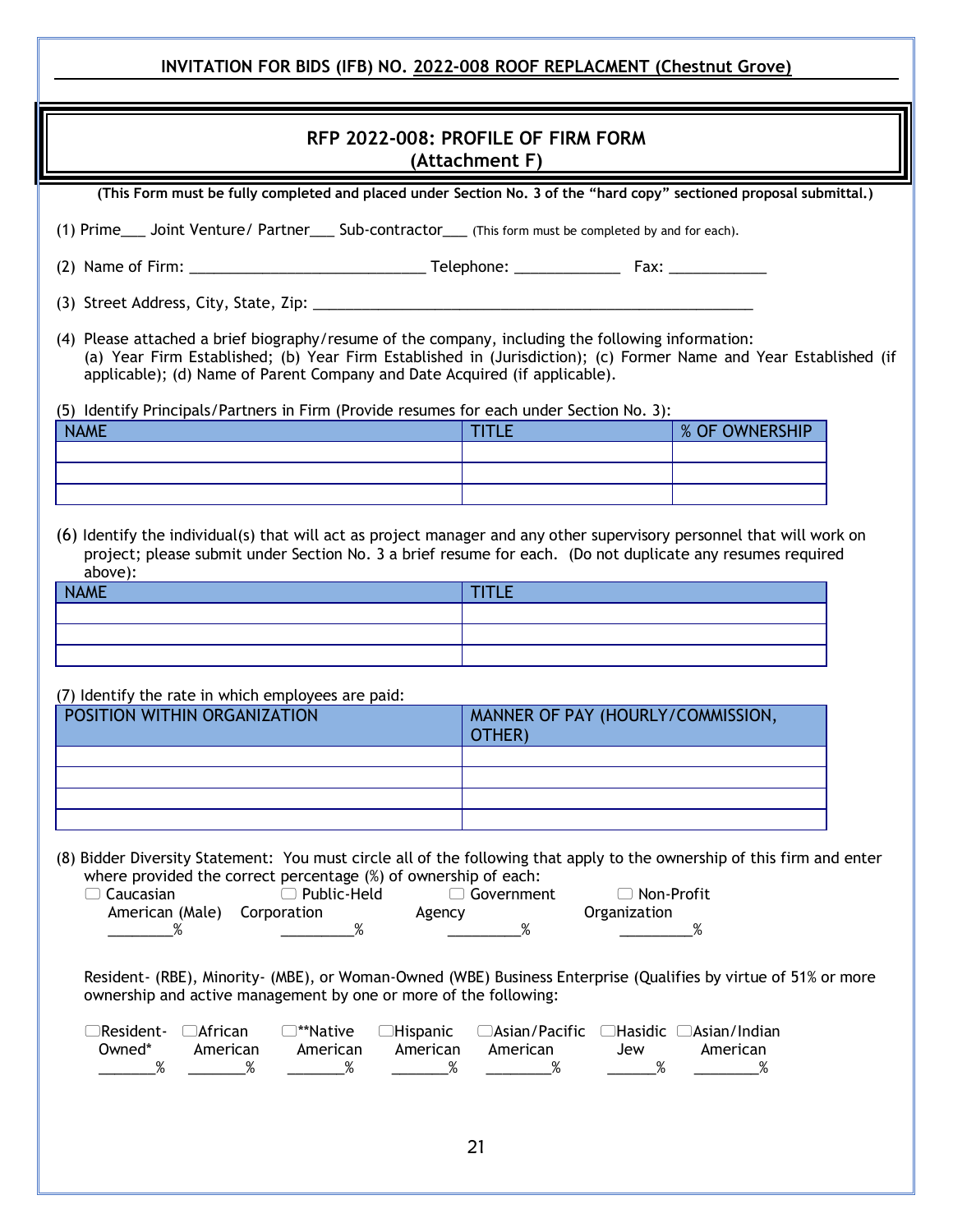| INVITATION FOR BIDS (IFB) NO. 2022-008 ROOF REPLACMENT (Chestnut Grove)                                                                                                                                                                                                                                                                                                                                                                                                                                                                                                                                                                                                                                                                                                                               |
|-------------------------------------------------------------------------------------------------------------------------------------------------------------------------------------------------------------------------------------------------------------------------------------------------------------------------------------------------------------------------------------------------------------------------------------------------------------------------------------------------------------------------------------------------------------------------------------------------------------------------------------------------------------------------------------------------------------------------------------------------------------------------------------------------------|
| $\Box$ Woman-Owned $\Box$ Woman-Owned $\Box$ Disabled $\Box$ Other (Specify):<br>(Caucasian) Veteran<br>(MBE)<br>$\sim$ $\frac{\%}{\%}$<br>%<br>%                                                                                                                                                                                                                                                                                                                                                                                                                                                                                                                                                                                                                                                     |
| WMBE Certification Number: ________________________Certified by (Agency): __________________________                                                                                                                                                                                                                                                                                                                                                                                                                                                                                                                                                                                                                                                                                                  |
|                                                                                                                                                                                                                                                                                                                                                                                                                                                                                                                                                                                                                                                                                                                                                                                                       |
|                                                                                                                                                                                                                                                                                                                                                                                                                                                                                                                                                                                                                                                                                                                                                                                                       |
|                                                                                                                                                                                                                                                                                                                                                                                                                                                                                                                                                                                                                                                                                                                                                                                                       |
|                                                                                                                                                                                                                                                                                                                                                                                                                                                                                                                                                                                                                                                                                                                                                                                                       |
|                                                                                                                                                                                                                                                                                                                                                                                                                                                                                                                                                                                                                                                                                                                                                                                                       |
|                                                                                                                                                                                                                                                                                                                                                                                                                                                                                                                                                                                                                                                                                                                                                                                                       |
| (15) Debarred Statement: Has this firm, or any principal(s) ever been debarred from providing any services by the<br>Federal Government, any state government, the State of ______, or any local government agency within or<br>without the State of ________? Yes □ No □<br>If "Yes," please attach a full detailed explanation, including dates, circumstances and current status.                                                                                                                                                                                                                                                                                                                                                                                                                  |
| (16) Disclosure Statement: Does this firm or any principals thereof have any current, past personal or professional<br>relationship with any Commissioner or Officer of the HA? Yes $\Box$<br>No $\Box$<br>If "Yes," please attach a full detailed explanation, including dates, circumstances and current status.                                                                                                                                                                                                                                                                                                                                                                                                                                                                                    |
| (17) Non-Collusive Affidavit: The undersigned party submitting this proposal hereby certifies that such proposal is<br>genuine and not collusive and that said bidder entity has not colluded, conspired, connived or agreed, directly or<br>indirectly, with any bidder or person, to put in a sham proposal or to refrain from proposing, and has not in any<br>manner, directly or indirectly sought by agreement or collusion, or communication or conference, with any<br>person, to fix the proposal price of affiant or of any other bidder, to fix overhead, profit or cost element of said<br>proposal price, or that of any other bidder or to secure any advantage against the HA or any person interested in<br>the proposed contract; and that all statements in said proposal are true. |
| (18) Verification Statement: The undersigned bidder hereby states that by completing and submitting this form he/she<br>is verifying that all information provided herein is, to the best of his/her knowledge, true and accurate, and<br>agrees that if the HA discovers that any information entered herein is false, that shall entitle the HA to not<br>consider nor make award or to cancel any award with the undersigned party.                                                                                                                                                                                                                                                                                                                                                                |
|                                                                                                                                                                                                                                                                                                                                                                                                                                                                                                                                                                                                                                                                                                                                                                                                       |
| <b>Printed Name</b><br>Company<br>Signature<br><b>Date</b>                                                                                                                                                                                                                                                                                                                                                                                                                                                                                                                                                                                                                                                                                                                                            |
|                                                                                                                                                                                                                                                                                                                                                                                                                                                                                                                                                                                                                                                                                                                                                                                                       |